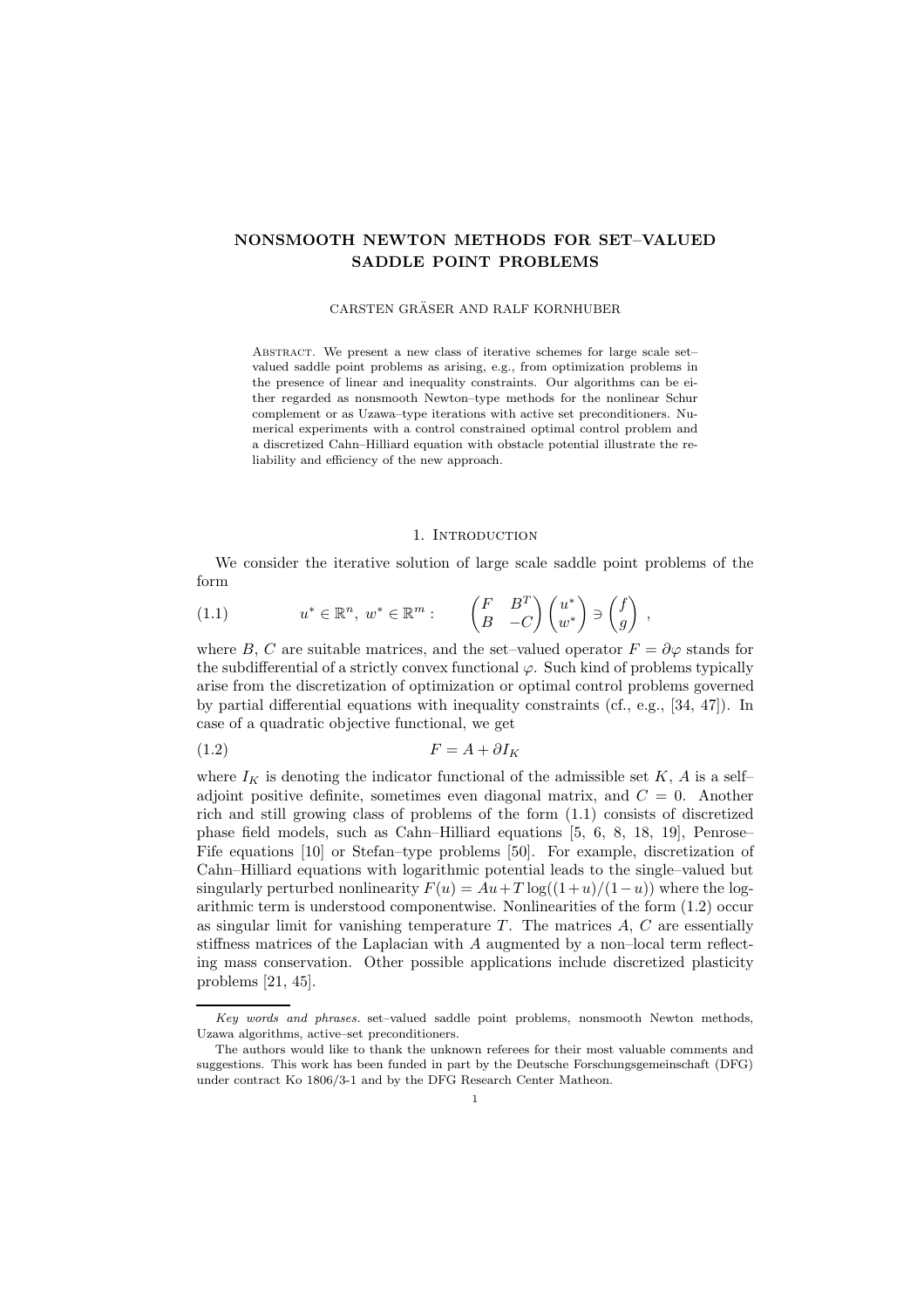Saddle point problems of the form (1.1) with single-valued, Lipschitz–continuous nonlinearities  $F$  have been considered in [12, 28]. Interior point methods (cf., e.g., [52, 53]) are based on suitable regularizations of set–valued nonlinearities  $(1.2)$ . It is not immediately clear, how this strategy should be generalized to single– valued but singularly perturbed nonlinearities. Existing primal–dual active set methods [27, 48] are based on the elimination of the state variables  $u_s$  and an active set approach to the resulting constrained minimization problem for the controls  $u_c$ . These methods are applicable to (1.1) with  $u = (u_s, u_c)$ , provided that the corresponding partitioning of  $B = (B_s, B_c)$  generates an invertible matrix  $B_s$ , that the set–valued nonlinearity (1.2) only constrains  $u_c$ , and finally  $C = 0$ . For example, discretized Cahn–Hilliard equations have none of these properties.

The novel approach presented in this paper relies on convexity rather than smoothness. It is motivated by the fact that a variety of practically relevant nonlinearities  $F$  can be either inverted in closed form or can be efficiently inverted by multigrid methods. This includes, e.g., the nonlinearities mentioned above [3, 4, 26, 30, 32, 33].

The basic idea is to reformulate (1.1) as an unconstrained convex minimization problem for the dual unknown  $w$ . The gradient of the objective functional  $h$  is just the nonlinear Schur complement H of  $(1.1)$  and thus involves  $F^{-1}$ . Minimization of  $h$  is carried out by well–known gradient–related descent methods (cf., e.g., [38, 39, 40]). Global convergence is enforced by standard Armijo damping [2], for simplicity. We particularly concentrate on nonsmooth Newton or Newton–like methods for nonlinearities of the form (1.2) taking into account that the nonlinear Schur complement  $H$  is Lipschitz but not differentiable in the classical sense. We prove global convergence and local exactness. Inexact versions are shown to be globally convergent.

In the special case of discretized optimal control problems with control constraints and diagonal matrix A our algorithms reduce to well–known primal–dual active set methods [23]. Hence, the algorithms presented in this paper can be regarded as a new variational approach to primal–dual active set strategies, thus providing a natural globalization and generalization of these methods. Extensions to single–valued, but singularly perturbed nonlinearities  $F$  will be presented in a forthcoming paper [25]. Our approach also sheds new light on well–established algorithms in computational plasticity [51].

From a computational point of view, our algorithms can be reinterpreted as nonlinear Uzawa iterations with active–set preconditioners [24]. For nonlinearities of the form (1.2), each iteration step requires the detection of the actual active set of  $u^{\nu} = F^{-1}(f - B^{T}w^{\nu})$  (not of  $u^{\nu}$  itself!), and the sufficiently accurate evaluation of a corresponding linear saddle point problem (the actual preconditioner). We found in our numerical experiments with a discretized Cahn–Hilliard equation that, for bad initial iterates, the overall computational work was dominated by Armijo damping, because each Armijo test involves the exact evaluation of  $F^{-1}$ , i.e., the solution of a discrete elliptic obstacle problem. For reasonable initial iterates as obtained, e.g., from the preceding time step, almost no damping was necessary. In this case the (inexact) evaluation of the linear saddle point problem clearly dominated the overall computational cost.

The paper is organized as follows. After some notation and a precise formulation of the assumptions, we derive the equivalent unconstrained minimization problem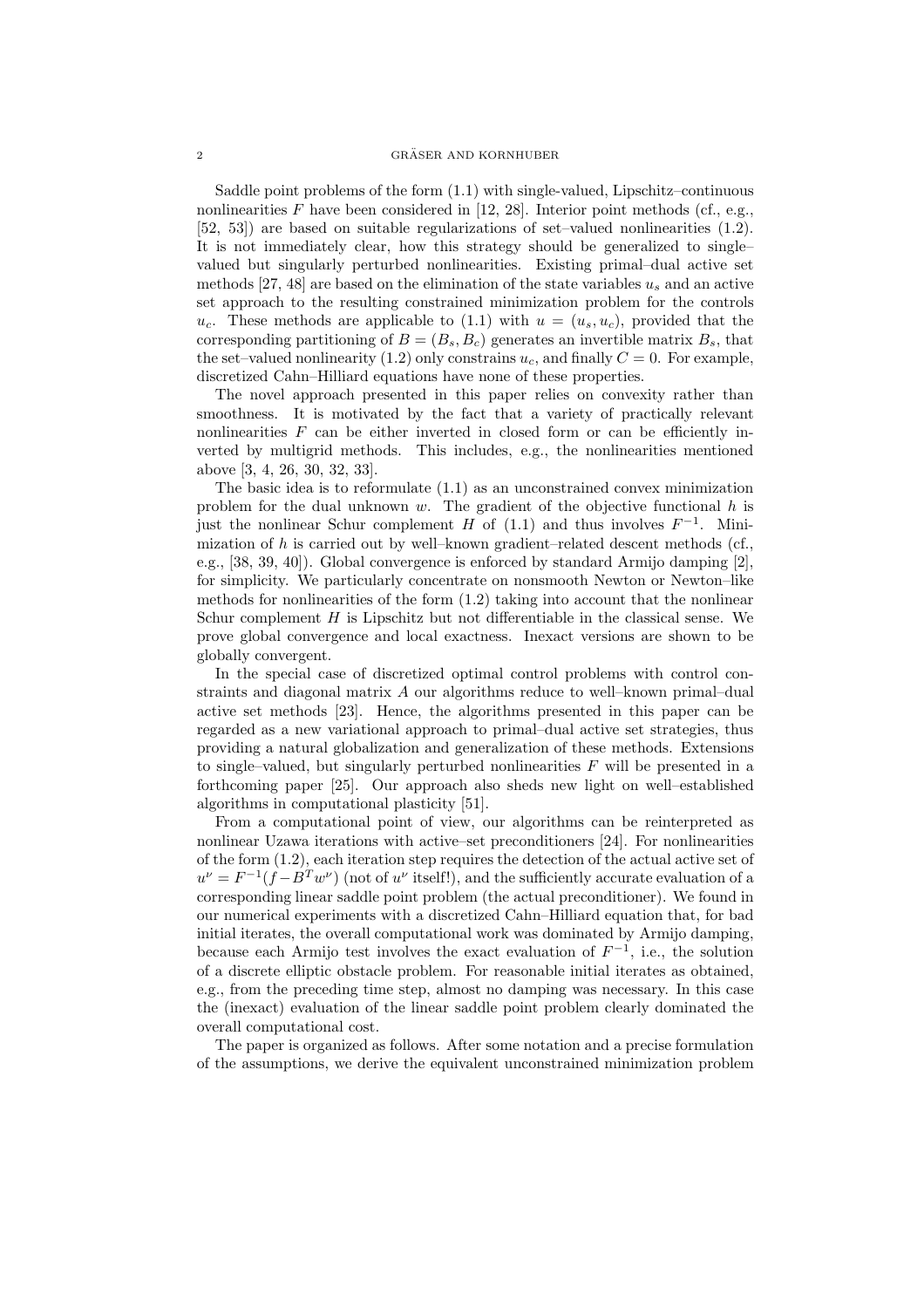which is fundamental for the rest of this paper. In Section 3, we recall some general convergence results for gradient–related descent methods for unconstrained minimization, including damping strategies and inexact variants. Then, we concentrate on the selection of suitable descent directions for the special case of nonlinearities of the form  $(1.2)$ . More precisely, we investigate the B-subdifferential of F and later of  $H$ , giving rise to various nonsmooth Newton–type methods. The main convergence results are collected in Theorems  $4.1 - 4.3$ . Section 5 provides a more tangible reformulation of these abstract schemes in terms of quadratic obstacle problems and linear saddle point problems. Inexact evaluation of both of these subproblems and a heuristic damping strategy is also discussed. In our numerical computations, we consider a control constrained optimal control problem and a discretized Cahn–Hilliard equation. We found superlinear convergence and finite termination, supporting our theoretical findings.

## 2. Set-valued saddle point problems

2.1. General assumptions and notation. Let  $\langle \cdot, \cdot \rangle$  denote the euclidian inner product on  $\mathbb{R}^m$ . We equip  $\mathbb{R}^m$  with the norm  $\left\| \cdot \right\|_M$ ,

$$
||x||_M^2 = \langle Mx, x \rangle , \qquad x \in \mathbb{R}^m ,
$$

induced by a fixed symmetric, positive definite (s.p.d.) matrix  $M \in \mathbb{R}^{m,m}$ . Linear mappings will be identified with their matrix representations with respect to the canonical basis vectors  $e_i$  with the coefficients  $(e_i)_j = \delta_{i,j}$  (Kronecker– $\delta$ ). Elements x' of the dual space  $(\mathbb{R}^m)'$  will be represented as  $x' = \langle x, \cdot \rangle$  with suitable  $x \in \mathbb{R}^m$ . Hence, using

$$
|x'(y)| = |\langle x, y \rangle| \le ||M^{-\frac{1}{2}}x|| ||M^{\frac{1}{2}}y|| = ||x||_{M^{-1}} ||y||_M,
$$

the dual space  $(\mathbb{R}^m, \lVert \cdot \rVert_M)'$  is identified with  $(\mathbb{R}^m, \lVert \cdot \rVert_{M^{-1}})$ .

We impose the following conditions on the saddle point problem  $(1.1)$ .

- (A1)  $F = \partial \varphi$  is the subdifferential of a proper, lower semi–continuous, strictly convex functional  $\varphi : \mathbb{R}^n \to \overline{\mathbb{R}} = \mathbb{R} \cup \{\infty\}$ . The inverse  $F^{-1} : \mathbb{R}^n \to \mathbb{R}^n$  is single-valued and Lipschitz continuous.
- (A2)  $C \in \mathbb{R}^{m,m}$  is symmetric, positive semi-definite.
- $(A3)$   $B \in \mathbb{R}^{m,n}$ .
- (A4) The saddle point problem (1.1) has a unique solution.

Nonlinearities  $F$  satisfying condition  $(A1)$  occur, e.g., in discretized Cahn–Hilliard equations with logarithmic potential [5]. Later on, we will concentrate on the special case

$$
F = A + \partial I_K,
$$

where  $A \in \mathbb{R}^{n,n}$  is s.p.d. and  $I_K$  denotes the indicator functional of a closed convex set  $K$ . In this case,  $(A1)$  holds with

$$
\varphi(x) = \frac{1}{2} \langle Ax, x \rangle + I_K ,
$$

and  $x = F^{-1}(y)$  is the unique solution of the variational inequality

(2.1)  $x \in K: \quad \langle Ax - y, v - x \rangle \geq 0 \quad \forall v \in K.$ 

It is well-known that the corresponding mapping  $F^{-1} : (\mathbb{R}^n, \|\cdot\|_{A^{-1}}) \to (\mathbb{R}^n, \|\cdot\|_{A})$ is Lipschitz continuous with constant  $L_{F^{-1}} \leq 1$  (cf., e.g., [29, p. 24]).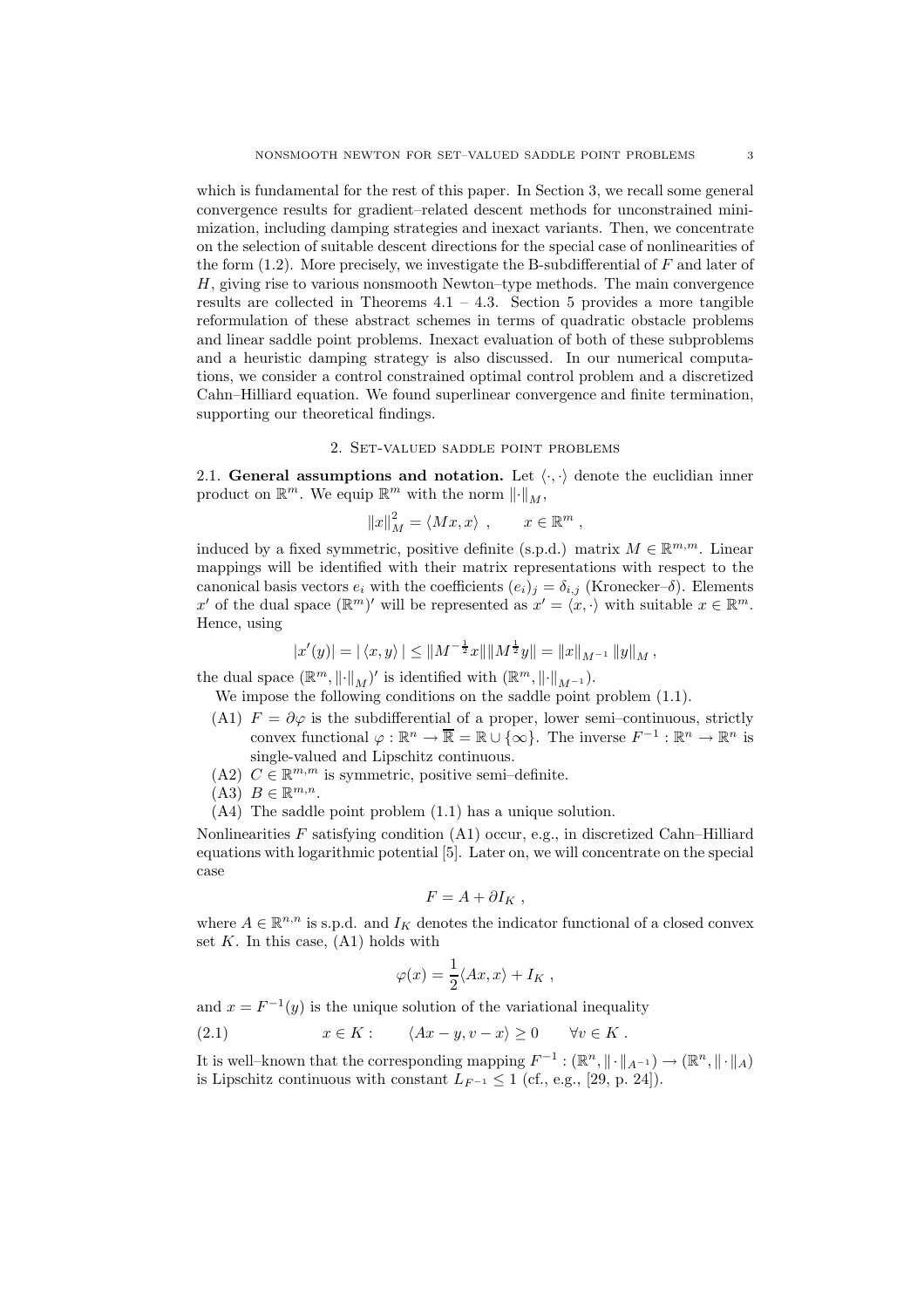2.2. Nonlinear Schur complement and unconstrained minimization. Our aim is to reformulate the given saddle point problem as an unconstrained minimization problem. In the first step the inclusion (1.1) is transformed into a single–valued equation.

**Proposition 2.1.** The saddle point problem  $(1.1)$  is equivalent to

(2.2) 
$$
w^* \in \mathbb{R}^m : H(w^*) = 0
$$

with the Lipschitz continuous mapping

(2.3) 
$$
H(w) = -BF^{-1}(f - B^Tw) + Cw + g, \qquad w \in \mathbb{R}^m.
$$

Proof. Using (A1) the equivalence is easily obtained by straightforward block elimination. Lipschitz–continuity is clear since  $H$  consists of a sum and a composition of the Lipschitz continuous function  $F^{-1}$  with linear and constant functions.  $\Box$ 

The operator  $H$  can be regarded as a nonlinear version of the well–known Schur complement. In contrast to the linear case, the right–hand side  $f$  cannot be separated from the part depending on  $w$ . Note, that  $H$  is single–valued, because  $F^{-1} = (\partial \varphi)^{-1}$  is single–valued or, equivalently, the minimization of  $\varphi$  on  $\mathbb{R}^n$  admits a unique solution.

**Theorem 2.1.** There is a Fréchet-differentiable, convex functional  $h : \mathbb{R}^m \to \mathbb{R}$ with the property  $\nabla h = H$  and the representation

(2.4) 
$$
h(w) = -\mathcal{L}(F^{-1}(f - B^T w), w) , \qquad w \in \mathbb{R}^m ,
$$

where

$$
\mathcal{L}(u, w) = \varphi(u) - \langle f, u \rangle + \langle Bu - g, w \rangle - \frac{1}{2} \langle Cw, w \rangle
$$

denotes the Lagrange functional associated with (1.1).

*Proof.* The polar (or conjugate) functional  $\varphi^*$  of  $\varphi$  is convex and, by Corollary 5.2 in [17, p. 22], has the property  $\partial \varphi^* = (\partial \varphi)^{-1} = F^{-1}$ . Since  $F^{-1}$  is singlevalued,  $\varphi^*$  is Gâteaux-differentiable. The continuity of  $F^{-1}$  implies that  $\varphi^*$  is even Fréchet-differentiable with  $\nabla \varphi^* = F^{-1}$ . Setting

(2.5) 
$$
h(w) = \varphi^*(f - B^T w) + \frac{1}{2} \langle Cw, w \rangle + \langle g, w \rangle
$$

we immediately get  $\nabla h = H$  using the chain rule. By definition of  $\varphi^*$  we have

$$
\varphi^*(y) = \sup_{x \in \mathbb{R}^n} (\langle y, x \rangle - \varphi(x)) = - \inf_{x \in \mathbb{R}^n} (\varphi(x) - \langle y, x \rangle)
$$
  
= -(\varphi(F^{-1}(y)) - \langle y, F^{-1}(y) \rangle), y \in \mathbb{R}^n.

Inserting this representation with  $y = f - B<sup>T</sup> w$  into (2.5), we get (2.4).

The convexity of  $\varphi$  implies the monotonicity of  $F^{-1}$ . In combination with the non–negativity of  $C$  we get

$$
(2.6) \quad \langle w_1 - w_2, H(w_1) - H(w_2) \rangle
$$
  
=  $\langle (f - B^T w_1) - (f - B^T w_2), F^{-1} (f - B^T w_1) - F^{-1} (f - B^T w_2) \rangle$   
+  $\langle C(w_1 - w_2), w_1 - w_2 \rangle \ge 0$ 

so that H is monotone. Therefore h is convex.  $\Box$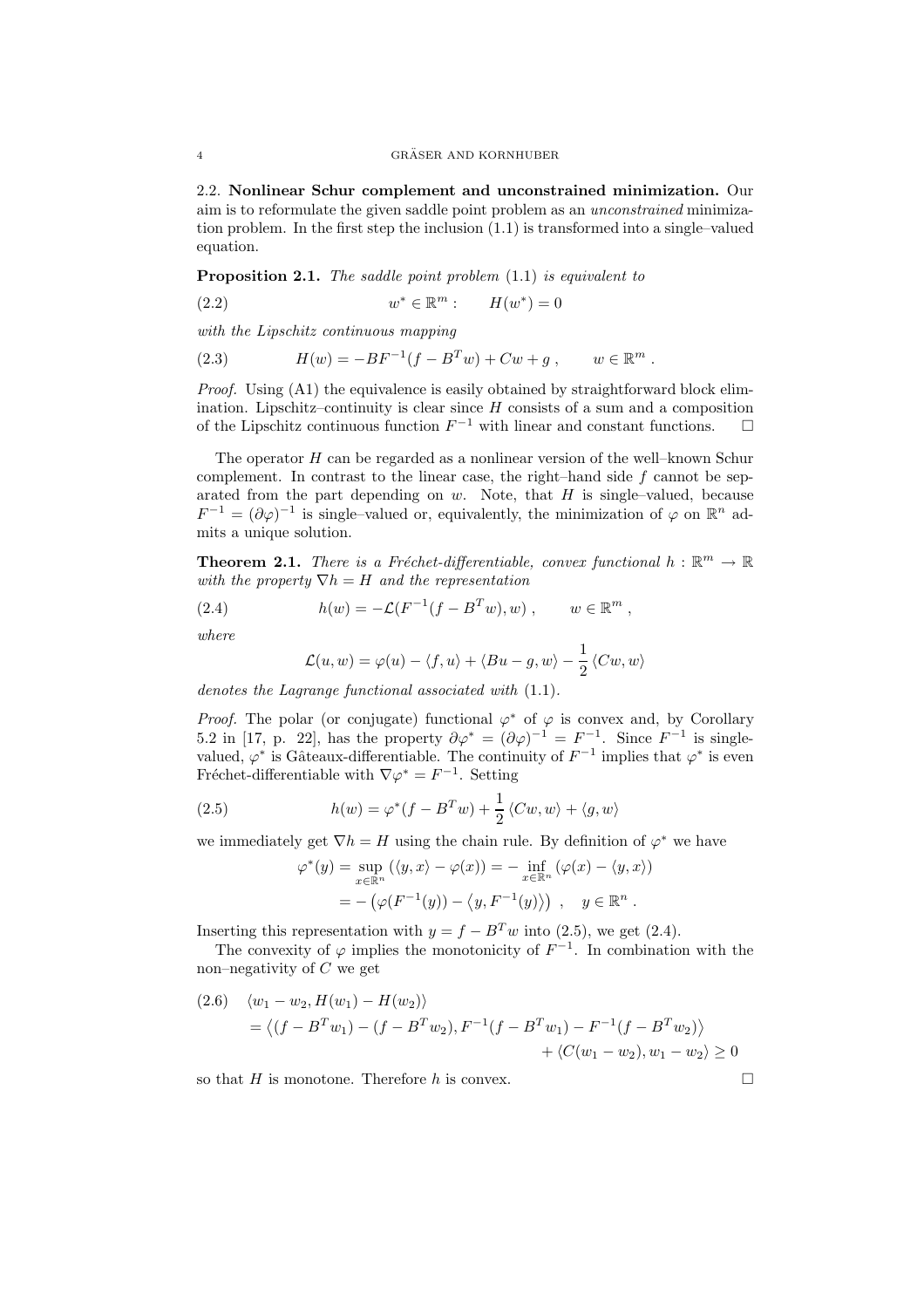Assuming, in addition to  $(A2)$ , that C is positive definite, it is not difficult to show that h is strongly convex, i.e., there is a constant  $\mu > 0$  such that

$$
h(\lambda x + (1 - \lambda)y) \le \lambda h(x) + (1 - \lambda)h(y) - \lambda(1 - \lambda)\frac{\mu}{2} ||x - y||_M^2 \qquad \forall \lambda \in [0, 1]
$$

holds for all  $x, y \in \mathbb{R}^m$ . In general, however, h is not even strictly convex so that we had to require uniqueness separately.

Combining Proposition 2.1 with Theorem 2.1, we are ready to state the main result of this section.

**Corollary 2.1.** The set-valued saddle point problem  $(1.1)$  is equivalent to the unconstrained convex minimization problem

(2.8) 
$$
w^* \in \mathbb{R}^m: \qquad h(w^*) \leq h(w) \qquad \forall w \in \mathbb{R}^m.
$$

Recall that the functional  $h$  is differentiable with Lipschitz continuous gradient  $H = \nabla h$ . However, the actual evaluation of  $h(w)$  and  $\nabla h(w)$  might be expensive, because it involves the solution of  $F(u) = f - B<sup>T</sup> w$ .

# 3. GRADIENT-RELATED METHODS

Exploiting Corollary 2.1, existing algorithms for the unconstrained minimization of convex, differentiable functionals now can be utilized to solve the constrained saddle point problem (1.1). In this section, we consider the fairly general class of gradient–related descent methods (see for example [39]). In agreement with Section 2.2, we assume that  $h : \mathbb{R}^m \to \mathbb{R}$  denotes a convex functional with Lipschitz continuous Fréchet derivative  $\nabla h$  and the unique minimizer  $w^* \in \mathbb{R}^m$ .

## 3.1. Global convergence results. We consider the iteration

(3.1) 
$$
w^{\nu+1} = w^{\nu} + \rho^{\nu} d^{\nu} , \quad \nu = 0, 1, ... ,
$$

with given initial guess  $w^0 \in \mathbb{R}^m$ . In each step, first a search direction  $d^{\nu}$  is chosen according to the actual iterate  $w^{\nu}$  and then a step size  $\rho^{\nu}$  is fixed according to  $w^{\nu}$ and  $d^{\nu}$ , i.e.,

(3.2) 
$$
d^{\nu} = d(\nu, w^{\nu}), \qquad \rho^{\nu} = \rho(\nu, w^{\nu}, d^{\nu}), \quad \nu = 0, 1, ...
$$

with suitable mappings  $d, \rho$ .

The search directions  $d^{\nu}$  should allow for a sufficient descent of h.

**Definition 3.1.** The search directions  $d^{\nu} = d(\nu, w^{\nu})$ ,  $\nu \in \mathbb{N}$ , are called gradientrelated descent directions, if for any sequence  $(w^{\nu}) \subset \mathbb{R}^{m}$  the conditions

(3.3) 
$$
\nabla h(w^{\nu}) = 0 \iff d^{\nu} = 0 \quad \forall \nu \in \mathbb{N}
$$

and

(2.7)

(3.4) 
$$
-\langle \nabla h(w^{\nu}), d^{\nu} \rangle \geq c_D \|\nabla h(w^{\nu})\|_{M^{-1}} \|d^{\nu}\|_{M} \quad \forall \nu \in \mathbb{N}
$$

hold with a constant  $c_D > 0$  independent of  $\nu$ .

Note that the preconditioned gradients  $d^{\nu} = -M^{-1} \nabla h(w^{\nu})$  satisfy (3.4) with equality and  $c_D = 1$ . Obviously, (3.4) implies

$$
(3.5) \qquad \qquad -(\nabla h(w^{\nu}), d^{\nu}) > 0 ,
$$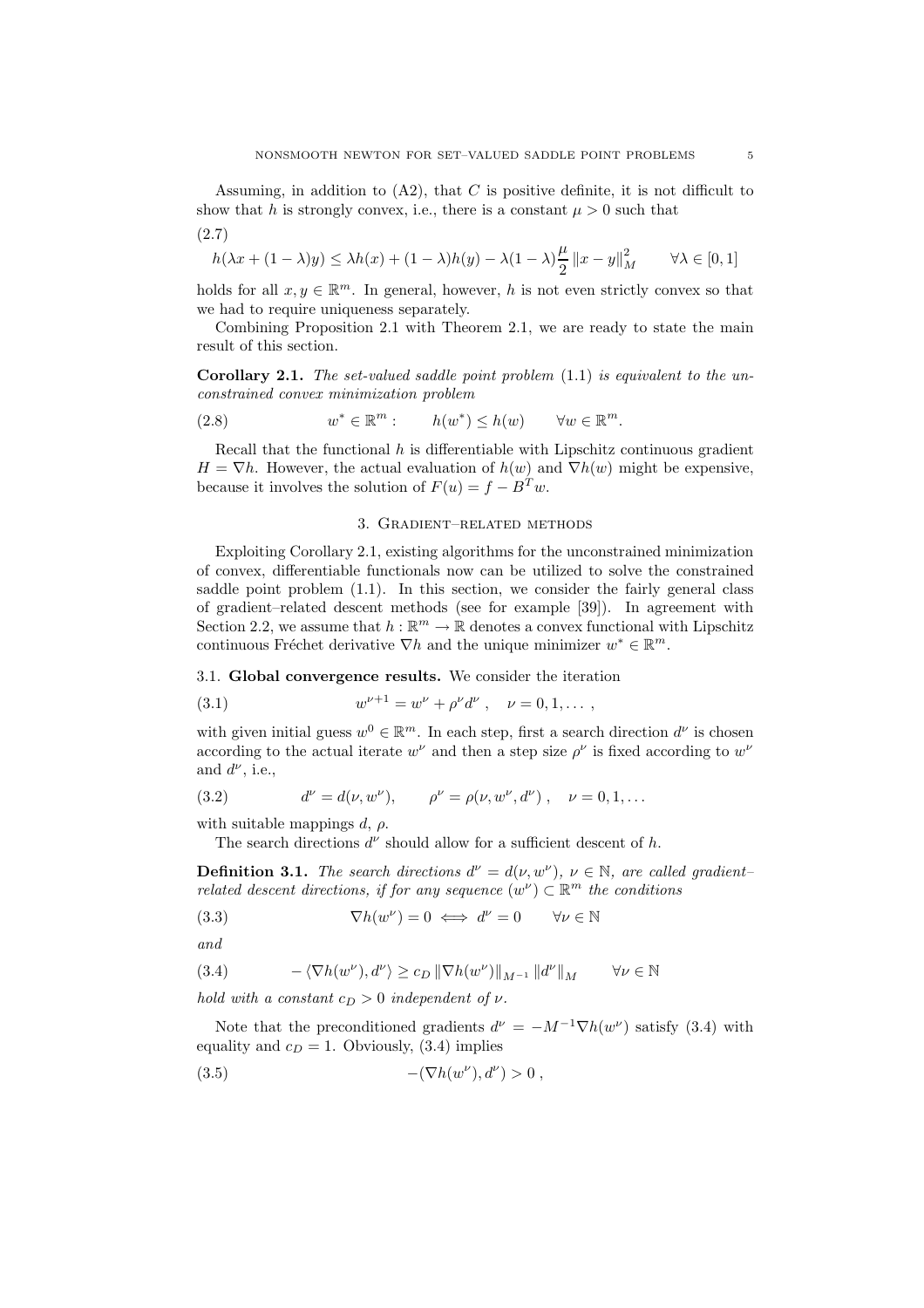if  $\nabla h(w^{\nu}) \neq 0$ . Search directions  $d^{\nu} = d(\nu, w^{\nu})$ ,  $\nu \in \mathbb{N}$ , satisfying (3.3) and, instead of (3.4), the weaker condition (3.5) for arbitrary  $(w^{\nu}) \in \mathbb{R}^m$  are called descent directions.

The step sizes  $\rho^{\nu}$  should realize a sufficient portion of possible descent.

**Definition 3.2.** Let  $d^{\nu} = d(\nu, w^{\nu})$ ,  $\nu \in \mathbb{N}$ , be descent directions. Then the step sizes  $\rho^{\nu} = \rho(\nu, w^{\nu}, d^{\nu}), \nu \in \mathbb{N}$ , are called efficient, if for any sequence  $(w^{\nu}) \subset \mathbb{R}^m$ the estimate

(3.6) 
$$
h(w^{\nu} + \rho^{\nu}d^{\nu}) \le h(w^{\nu}) - c_S \left(\frac{\langle \nabla h(w^{\nu}), d^{\nu} \rangle}{\|d^{\nu}\|_{M}}\right)^2
$$

holds for all  $\nu \in \mathbb{N}$  such that  $\nabla h(w^{\nu}) \neq 0$  with a constant  $c_S > 0$  independent of  $\nu$ .

We are now ready to prove convergence.

**Theorem 3.1.** Assume that (3.2) provides gradient-related descent directions  $d^{\nu}$ and efficient step sizes  $\rho^{\nu}$ . Then, for arbitrary initial iterate  $w^{0} \in \mathbb{R}^{m}$ , the iterates  $w^{\nu}, \nu \in \mathbb{N}$ , obtained from (3.1) converge to the minimizer  $w^*$  of h.

*Proof.* Combining the properties of  $d^{\nu} = d(\nu, w^{\nu})$  and  $\rho^{\nu} = \rho(\nu, w^{\nu}, d^{\nu})$  we get

(3.7) 
$$
h(w^{\nu}) - h(w^{\nu+1}) \ge c_S c_D^2 \|\nabla h(w^{\nu})\|_{M^{-1}}^2 \qquad \forall \nu \in \mathbb{N}.
$$

Since h has a global minimizer, the sequence  $(h(w^{\nu}))$  is bounded from below and, by (3.7), is monotonically decreasing. Hence,  $h(w^{\nu})$  converges to some  $h^* \in \mathbb{R}$ . Using again (3.7), we get

$$
(3.8) \t 0 \le c_S c_D^2 \|\nabla h(w^{\nu})\|_{M^{-1}}^2 \le h(w^{\nu}) - h(w^{\nu+1}) \to 0
$$

so that  $\nabla h(w^{\nu})$  must tend to zero.

The section  $S = \{w \in \mathbb{R}^m \mid h(w) \leq h(w^0)\}\$ is bounded. Otherwise there would be a sequence  $(w_k) \subset S$  with the property  $\lambda_k^{-1} := ||w_k - w^*|| \geq k$ . Then, by compactness of the unit sphere with center  $w^*$ , the sequence  $w'_k = w^* + (w_k$  $w^*$ // $||w_k - w^*||$  has a convergent subsequence  $w'_{k_j} \to w^{**} \neq w^*$ . By continuity and convexity of h this leads to

$$
h(w^{**}) = \lim_{j \to \infty} h(w'_{k_j}) \leq \lim_{j \to \infty} \lambda_{k_j} h(w_{k_j}) + (1 - \lambda_{k_j}) h(w^*) = h(w^*) ,
$$

contradicting the uniqueness of  $w^*$ .

The section S is also closed and therefore compact. As a consequence,  $(w^{\nu})$  has a convergent subsequence  $(w^{\nu_i}) \to w^{**}$ . The continuity of  $\nabla h$  provides  $\nabla h(w^{**}) = 0$ and uniqueness implies  $w^{**} = w^*$ . Hence, each convergent subsequence must tend to  $w^*$ . This proves the assertion.

In the proof, we have made extensive use of Heine–Borel's Theorem which is restricted to finite dimensions. However, using weak compactness and the weak lower semi-continuity of  $h$ , weak convergence of the iterates  $w^{\nu}$  can be shown by similar arguments in the infinite–dimensional case. Strong linear convergence can be shown in any dimension under the additional assumption that  $h$  is strongly convex. The proof is based on the following lemma summarizing well known results  $(cf., e.g., [39]).$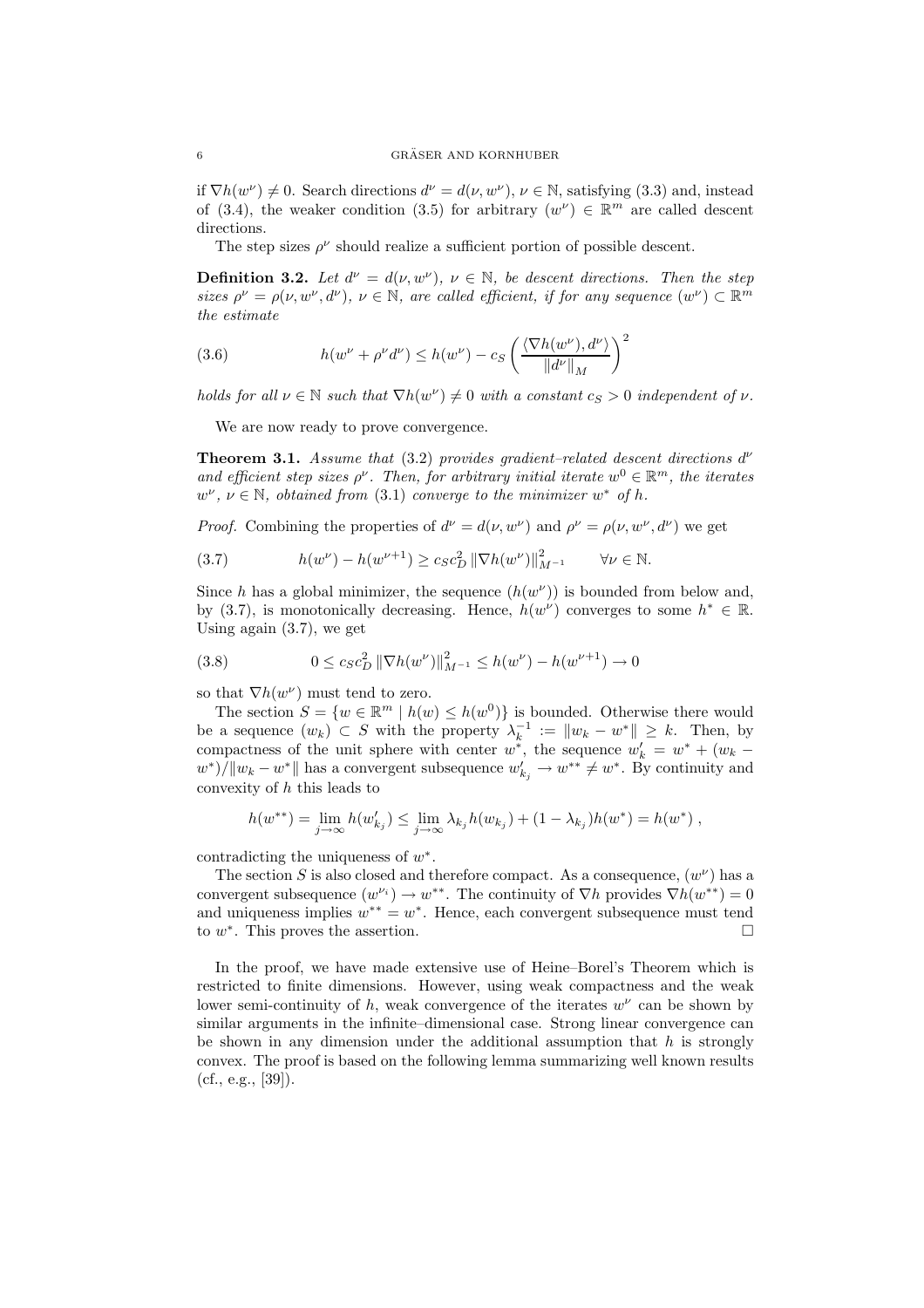**Lemma 3.1.** Let h be strongly convex with constant  $\mu > 0$ . Then h satisfies the estimates

$$
(3.9) \qquad \frac{\mu}{2} \|w - w^*\|_M^2 \le h(w) - h(w^*) \le \frac{1}{2\mu} \|\nabla h(w)\|_{M^{-1}}^2 \qquad \forall w \in \mathbb{R}^m
$$

with the minimizer  $w^*$  of h.

Theorem 3.2. Assume that the conditions of Theorem 3.1 are satisfied and, in addition, h is strongly convex with constant  $\mu > 0$ . Then the iterates  $w^{\nu}$ ,  $\nu \in \mathbb{N}$ , produced by (3.1) satisfy the error estimate

(3.10) 
$$
\|w^{\nu} - w^*\|_M^2 \le q^{\nu} \frac{2}{\mu} \left( h(w^0) - h(w^*) \right)
$$

where  $0 \le q = (1 - 2c_S c_D^2 \mu) < 1$  if  $w^0 \ne w^*$ .

The proof is straightforward using Lemma 3.1.

3.2. Damping strategies. A variety of algorithms for efficient step size control is available from surveys and textbooks like [16, 38, 39, 40]. For simplicity, we consider the standard Armijo strategy [2], [16, p. 121], [39, p. 491] based on the actual decrease of the functional h. More precisely, for a fixed parameter  $\delta \in (0, 1)$ and each  $\nu \in \mathbb{N}$  a step size  $\rho \geq 0$  is called *admissible*, if

(3.11) 
$$
h(w^{\nu} + \rho d^{\nu}) \le h(w^{\nu}) + \rho \delta \langle \nabla h(w^{\nu}), d^{\nu} \rangle
$$

is satisfied.

**Proposition 3.1.** Let  $(w^{\nu}) \subset \mathbb{R}^m$  and let  $d^{\nu} = d(\nu, w^{\nu})$ ,  $\nu \in \mathbb{N}$ , be descent directions. For suitably selected, fixed parameters  $\alpha > 0$  and  $\delta, \beta \in (0,1)$  determine the step sizes  $\rho^{\nu} = \rho(\nu, w^{\nu}, d^{\nu}) \geq 0$  by

(3.12) 
$$
\rho^{\nu} = \max_{j \in \mathbb{N} \cup \{0\}} \left\{ \rho = \alpha_{\nu} \beta^{j} \middle| \alpha_{\nu} \ge -\alpha \frac{\langle \nabla h(w^{\nu}), d^{\nu} \rangle}{\Vert d^{\nu} \Vert_{M}^{2}}, \ \rho \ \text{admissible} \right\}
$$

if  $d^{\nu} \neq 0$  and set  $\rho^{\nu} = 0$  otherwise. Then the efficiency condition (3.6) holds with

(3.13) 
$$
c_S = \delta \min \left\{ \alpha, \beta \left( \frac{1 - \delta}{L} \right) \right\} .
$$

Here L stands for the Lipschitz constant of  $\nabla h$ , i.e.,

(3.14) 
$$
\|\nabla h(v) - \nabla h(w)\|_{M^{-1}} \le L \|v - w\|_{M} \quad \forall v, w \in \mathbb{R}^m.
$$

The proof of Proposition 3.1 adopts standard arguments, e.g., from [39]. Starting with  $j = 0$ , efficient step sizes can be computed from  $(3.12)$  by a finite number of tests. Observe that each of these tests might be expensive, because it requires the evaluation of h and therefore the evaluation of  $F^{-1}$  (cf. Theorem 2.1).

3.3. Inexact versions. We consider inexact search directions  $\tilde{d}^{\nu}$ . This means that for given  $\nu$  and  $w^{\nu}$  the exact evaluation  $d^{\nu} = d(\nu, w^{\nu})$  is replaced by some approximation

$$
(3.15) \qquad \qquad \tilde{d}^{\nu} = \tilde{d}(\nu, w^{\nu})
$$

based on some approximation  $\tilde{d}$  of the exact mapping d.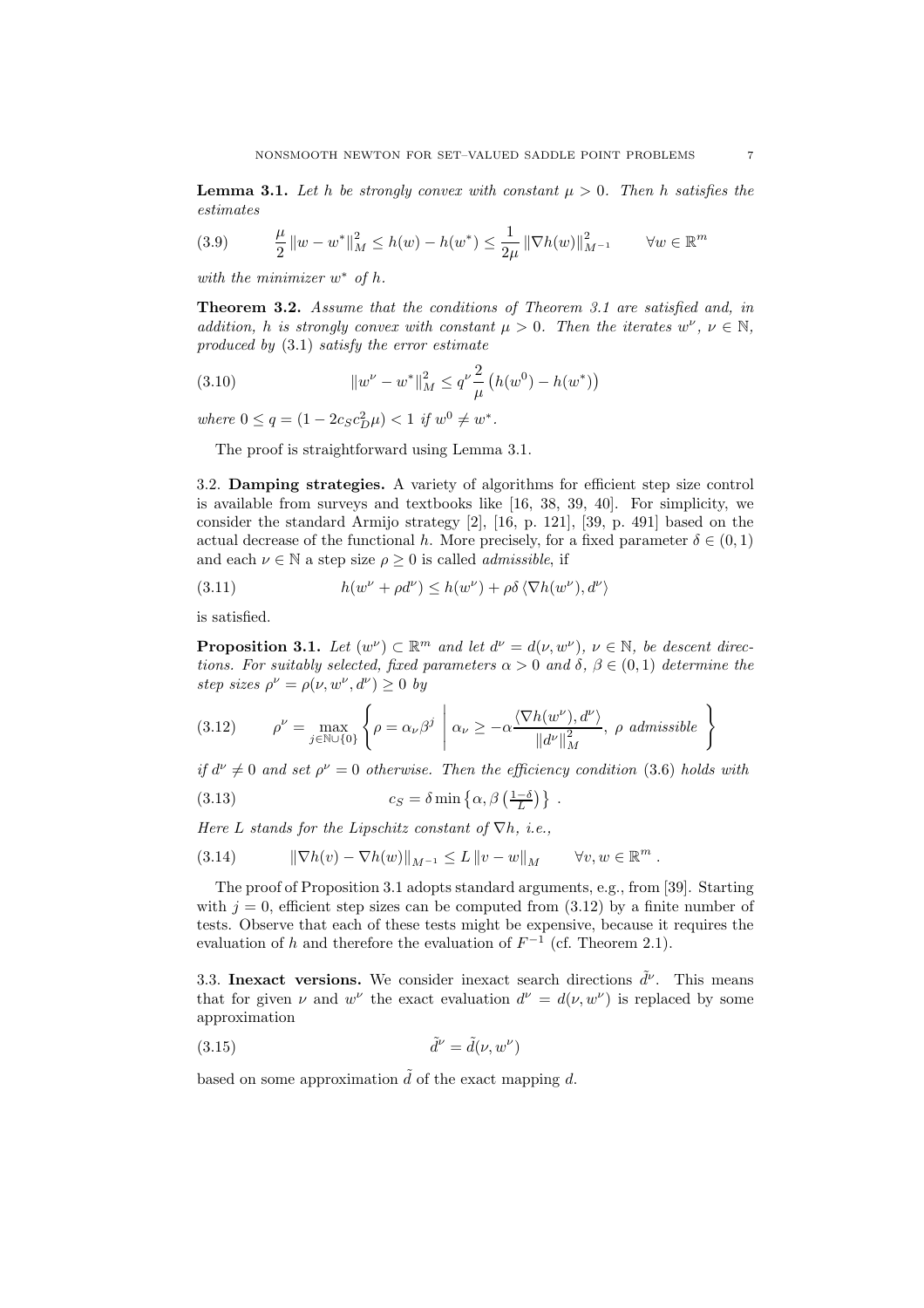**Proposition 3.2.** Let  $d^{\nu} = d(\nu, w^{\nu})$  be gradient-related descent directions with constant c<sub>D</sub>. Assume that the approximations  $\tilde{d}^{\nu} = \tilde{d}(\nu, w^{\nu})$  satisfy (3.3) and the accuracy condition

(3.16) 
$$
\frac{\|d^{\nu} - \tilde{d}^{\nu}\|_{M}}{\|\tilde{d}^{\nu}\|_{M}} \leq c < \frac{c_D}{2} \qquad \forall \nu \in \mathbb{N}
$$

for any sequence  $(w^{\nu})$ . Then the approximations  $\tilde{d}^{\nu} = \tilde{d}(\nu, w^{\nu})$  are also gradientrelated descent directions.

*Proof.* Let  $(w^{\nu}) \subset \mathbb{R}^m$ . Then, the vectors  $d^{\nu} = d(\nu, w^{\nu})$ ,  $\nu \in \mathbb{N}$ , satisfy (3.4) and we have to prove a similar estimate for the approximations  $\tilde{d}^{\nu}$ . This is trivial for  $\tilde{d}^{\nu} = 0$ . In the light of (3.3) there is only the remaining case  $d^{\nu}$ ,  $\tilde{d}^{\nu} \neq 0$ . Some elementary calculations involving the Cauchy–Schwarz inequality and the triangle inequality yield

$$
\left| \left\langle \frac{\nabla h(w^{\nu})}{\|\nabla h(w^{\nu})\|_{M^{-1}}}, \frac{d^{\nu}}{\|d^{\nu}\|_{M}} - \frac{\tilde{d}^{\nu}}{\|\tilde{d}^{\nu}\|_{M}} \right\rangle \right| \leq 2 \frac{\|d^{\nu} - \tilde{d}^{\nu}\|_{M}}{\|\tilde{d}^{\nu}\|_{M}}.
$$

As  $||d^{\nu} - \tilde{d}^{\nu}||_M / ||\tilde{d}^{\nu}||_M \leq c < c_D/2$ , it is clear that

 $-\left\langle \nabla h(w^{\nu}), \tilde{d}^{\nu}\right\rangle \geq \tilde{c}_{D}\|\nabla h(w^{\nu})\|_{M^{-1}}\|\tilde{d}^{\nu}\|_{M}$ 

with  $\tilde{c}_D = c_D - 2c > 0$ .

Usually the constant  $c_D$  occurring in the accuracy condition (3.16) is not known. Replacing (3.16) by the asymptotic criterion

(3.17) 
$$
\lim_{\nu \to \infty} \frac{\|d^{\nu} - \tilde{d}^{\nu}\|_{M}}{\|\tilde{d}^{\nu}\|_{M}} = 0
$$

the approximate directions  $\tilde{d}^{\nu}$  have the desired property (3.4) for sufficiently large  $\nu$ .

## 4. Nonsmooth Newton methods and related algorithms

We now consider the question how to choose the descent directions  $d^{\nu} = d(w^{\nu})$ . We will concentrate on preconditioned gradients of  $h$  or, more precisely, on directions of the form

(4.1) 
$$
d^{\nu} = -S_{\nu}^{-1} H(w^{\nu}), \qquad H = \nabla h,
$$

with suitable s.p.d. matrices  $S_{\nu} = S(\nu, w^{\nu})$ . If H would be sufficiently smooth, the derivative

$$
S_{\nu} = H'(w^{\nu}) : \mathbb{R}^m \to \mathbb{R}^m
$$

would provide the classical Newton iteration. From our assumptions  $(A1) - (A4)$ and the definition  $(2.3)$ , we cannot expect  $H'$  to exist. Hence, related concepts from nonsmooth analysis will be applied. To this end, (A1) is from now on replaced by the stronger condition (A1'):

(A1')  $F = A + \partial I_K$  where  $A \in \mathbb{R}^{n,n}$  is s.p.d. and  $I_K$  denotes the indicator functional of the closed convex set

$$
(4.2) \qquad K = \{x \in \mathbb{R}^n \mid a \le x \le b\} \qquad a, b \in (\mathbb{R} \cup \{-\infty, \infty\})^n \,, \quad a < 0 < b \,.
$$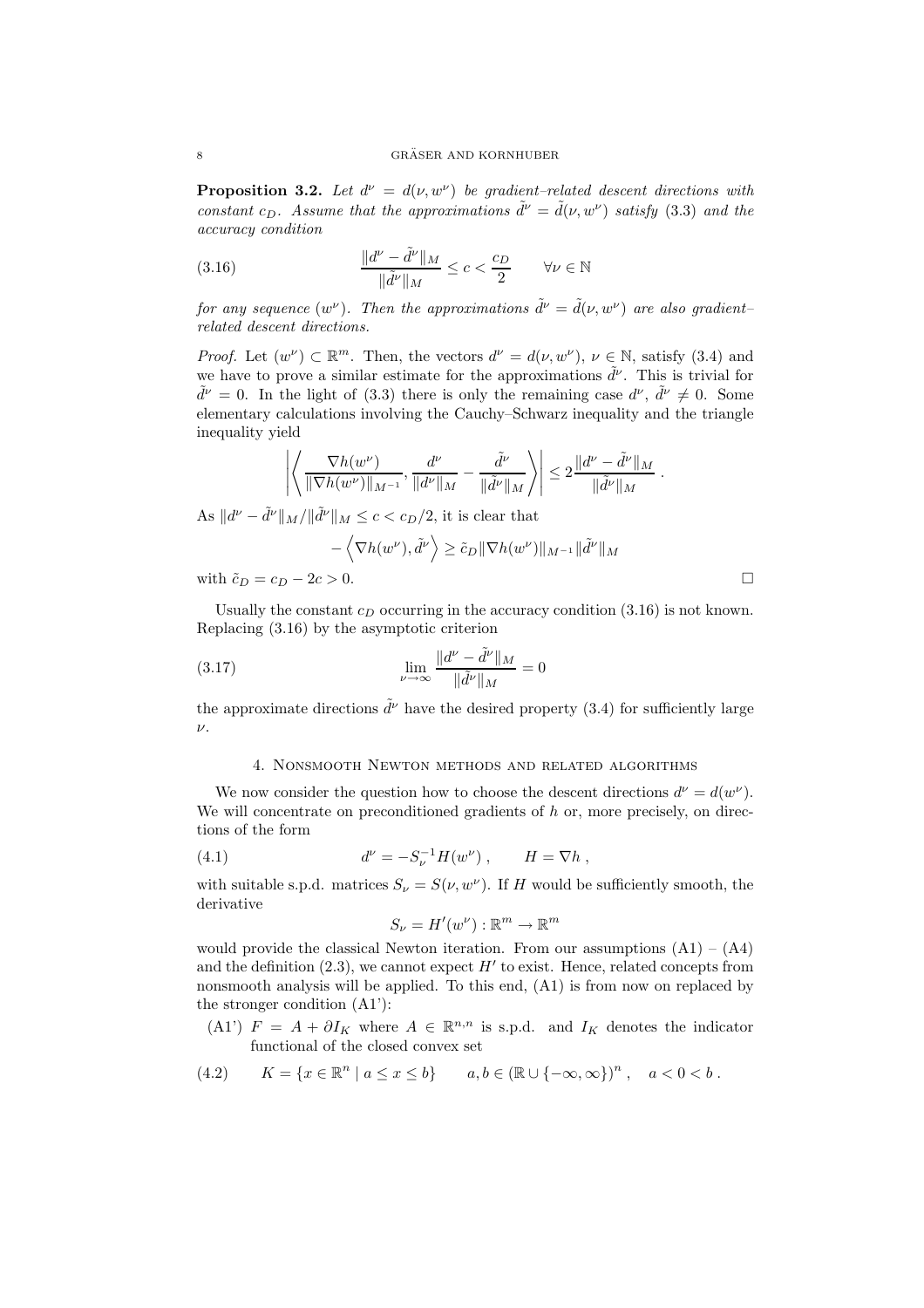Recall that F is the subdifferential of  $\varphi(x) = \frac{1}{2} \langle Ax, x \rangle + I_K$  and Lipschitz continuous with constant  $L \leq 1$  in this case. Nonlinearities F satisfying (A1') occur, e.g., in discretized optimal control problems with inequality constraints [34, 47] or discretized phase field models with obstacle potentials [6, 8]. The condition  $a < 0 < b$ causes no loss of generality and will be notationally convenient in the sequel.

4.1. The B-subdifferential of  $F^{-1}$ . Let  $c \in K$  with  $K \subset \mathbb{R}^n$  defined in (4.2). We introduce the subset of all active indices

$$
N_c^{\bullet} := \{ i \in N \mid a_i = c_i \text{ or } c_i = b_i \}
$$

of the index set  $N = \{1, ..., n\}$ . The mapping  $T_c : \mathbb{R}^n \to \mathbb{R}^n$ , defined by

$$
T_c x := \sum_{i \in N \backslash N_c^{\bullet}} x_i e_i , \qquad x \in \mathbb{R}^n ,
$$

truncates all coefficients with active indices. Note that  $T_c$  is an orthogonal projection with respect to the euclidian scalar product  $\langle \cdot, \cdot \rangle$ . The finite set

$$
\mathcal{C} := \{c \in K \mid (I - T_c)c = c\}
$$

represents all possible configurations of active coefficients, i.e., of coefficients with active indices. The active coefficients of  $x \in K$  are given by

$$
(4.3) \t T_{\mathcal{C}}x := (I - T_x)x \in \mathcal{C}.
$$

As  $F: K \to \mathbb{R}^n$  is invertible, K and  $\mathbb{R}^n$  can be decomposed according to

(4.4) 
$$
K = \bigcup_{c \in \mathcal{C}} \mathcal{I}_c, \quad \mathbb{R}^n = \bigcup_{c \in \mathcal{C}} F(\mathcal{I}_c), \qquad \mathcal{I}_c := \{x \in K \mid T_c x = c\},
$$

based on the subsets  $\mathcal{I}_c$  of vectors with the same active coefficients. Note that

$$
(I - T_c)x = c \qquad \forall x \in \mathcal{I}_c , \qquad c \in \mathcal{C} .
$$

We now investigate the restriction of  $F$  to  $\mathcal{I}_c$ . To this end, it is convenient to introduce the mapping

(4.5) 
$$
\widehat{A}_c := T_c A T_c + I - T_c : \mathbb{R}^n \to \mathbb{R}^n.
$$

Observe that  $\widehat{A}_c : \text{ran } T_c \to \text{ran } T_c$  and  $\widehat{A}_c$  reduces to the identity on the orthogonal complement ran( $I - T_c$ ). Hence,

(4.6) 
$$
\widehat{A}_c T_c = T_c A T_c = T_c \widehat{A}_c , \qquad \widehat{A}_c (I - T_c) = I - T_c .
$$

Using

$$
\langle A_c x, y \rangle = \langle AT_c x, T_c y \rangle + \langle (I - T_c)x, (I - T_c)y \rangle
$$

it is easy to show that  $\widehat{A}_c$  is s.p.d. Multiplying (4.6) with  $\widehat{A}_c^{-1}$  we obtain

(4.7) 
$$
\widehat{A}_c^{-1}T_c = T_c \widehat{A}_c^{-1} , \qquad \widehat{A}_c^{-1}(I - T_c) = I - T_c .
$$

**Lemma 4.1.** Let  $c \in \mathcal{C}$ . Then the restriction of F to  $\mathcal{I}_c$  takes the form

(4.8) 
$$
F(x) = Ax + \sum_{i \in N_c^{\bullet}} [0, \infty) s_i(c) e_i , \qquad x \in \mathcal{I}_c ,
$$

denoting

$$
s_i(c) = \begin{cases} +1 & \text{if } c_i = b_i \\ -1 & \text{if } c_i = a_i \end{cases}, \quad i \in N_c^{\bullet}.
$$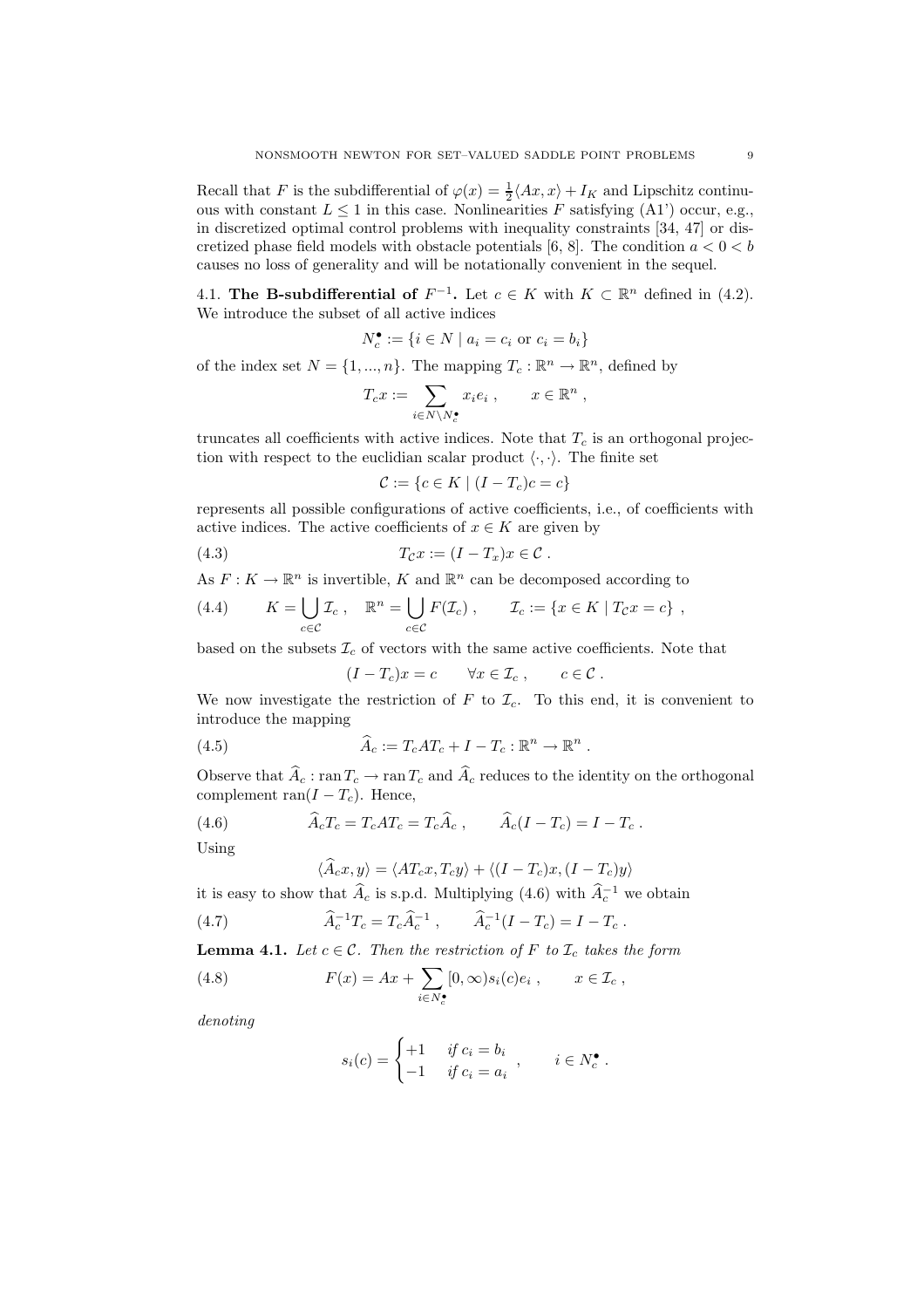Conversely, the restriction of  $F^{-1}$  to  $F(\mathcal{I}_c)$  takes the form

(4.9) 
$$
F^{-1}(y) = T_c \hat{A}_c^{-1} T_c y + (I - T_c \hat{A}_c^{-1} T_c A) c, \qquad y \in F(\mathcal{I}_c).
$$

*Proof.* Let  $x \in \mathcal{I}_c$ . Using the representation

$$
I_K(x) = \sum_{i \in N} I_{[a_i, b_i]}(x_i)
$$
,  $x = \sum_{i \in N} x_i e_i$ ,

of the characteristic functional  $I_K$ , we immediately get (cf. [17, page 26])

$$
\partial I_K(x) = \sum_{i \in N} \partial I_{[a_i, b_i]}(x_i) e_i = \sum_{i \in N_c^{\bullet}} [0, \infty) s_i(c) e_i.
$$

This proves (4.8).

Let  $x \in \mathcal{I}_c$  and  $y \in F(x)$ . We apply  $T_c$  to the representation (4.8), insert the splitting  $x = T_c x + (I - T_c)x$ , and use the identity  $(I - T_c)x = c$  to obtain

$$
T_c y = T_c A x = T_c A T_c x + T_c A c = \widehat{A}_c x - (I - T_c A) c.
$$

Multiplication by  $\hat{A}_c^{-1}$  and reordering terms, we get

(4.10) 
$$
x = \widehat{A}_c^{-1} T_c y + \widehat{A}_c^{-1} (I - T_c A) c.
$$

The left identity in (4.7) yields

$$
\widehat{A}_c^{-1}T_c = \widehat{A}_c^{-1}T_cT_c = T_c\widehat{A}_c^{-1}T_c.
$$

Using  $c = (I - T_c)c$  and the right identity in (4.7), we obtain

$$
\widehat{A}_c^{-1}c = \widehat{A}_c^{-1}(I - T_c)c = (I - T_c)c = c.
$$

Inserting these representations into (4.10) the assertion (4.9) follows.

As a consequence of (4.4) and (4.9),  $F^{-1}$  is piecewise affine linear on  $\mathbb{R}^n$  with the linear part  $T_c \hat{A}_c^{-1} T_c$  on each subset  $F(\mathcal{I}_c)$ ,  $c \in \mathcal{C}$ . In the extreme case,  $N_c^{\bullet} = N$ ,  $F^{-1}$  is even constant on  $F(\mathcal{I}_c)$ .

As  $F^{-1}$  is Lipschitz continuous,  $F^{-1}$  must be differentiable almost everywhere (cf. Rademacher's theorem [37]). Let  $\mathcal{D}_{F^{-1}}$  denote the set where  $F^{-1}$  is differentiable. Then the B-subdifferential  $\partial_B(F^{-1})$  (cf. [41, 48]) is defined by

$$
\partial_B(F^{-1})(y) = \left\{ \lim_{\substack{y_n \to y \\ y_n \in \mathcal{D}_{F^{-1}}}} D(F^{-1})(y_n) \right\} .
$$

Note that

$$
\partial_B(F^{-1})(y) \subset \operatorname{co} \partial_B(F^{-1})(y) = \partial(F^{-1})(y)
$$

with  $\partial(F^{-1})$  denoting Clarke's generalized derivative [13, Chapter 2].

**Proposition 4.1.** Let  $y \in \mathbb{R}^n$  and  $c = T_{\mathcal{C}}(F^{-1}(y)) \in \mathcal{C}$ . Then

(4.11) 
$$
T_c \hat{A}_c^{-1} T_c \in \partial_B(F^{-1})(y) .
$$

*Proof.* Note that  $F^{-1}(y) \in \mathcal{I}_c$  by definition (4.4) of  $\mathcal{I}_c$ . Inserting the decomposition  $x = T_c x + c$  of some arbitrary  $x \in \mathcal{I}_c$  into (4.8), it turns out that  $F(\mathcal{I}_c)$  is the parallelepiped translated from the origin by Ac and spanned by the nonzero column vectors of  $AT_c$  and of  $I - T_c$  with coefficients  $z_i \in (a_i, b_i), i \in N \setminus N_c^{\bullet}$ , and  $z_i \in$ 

$$
\Box
$$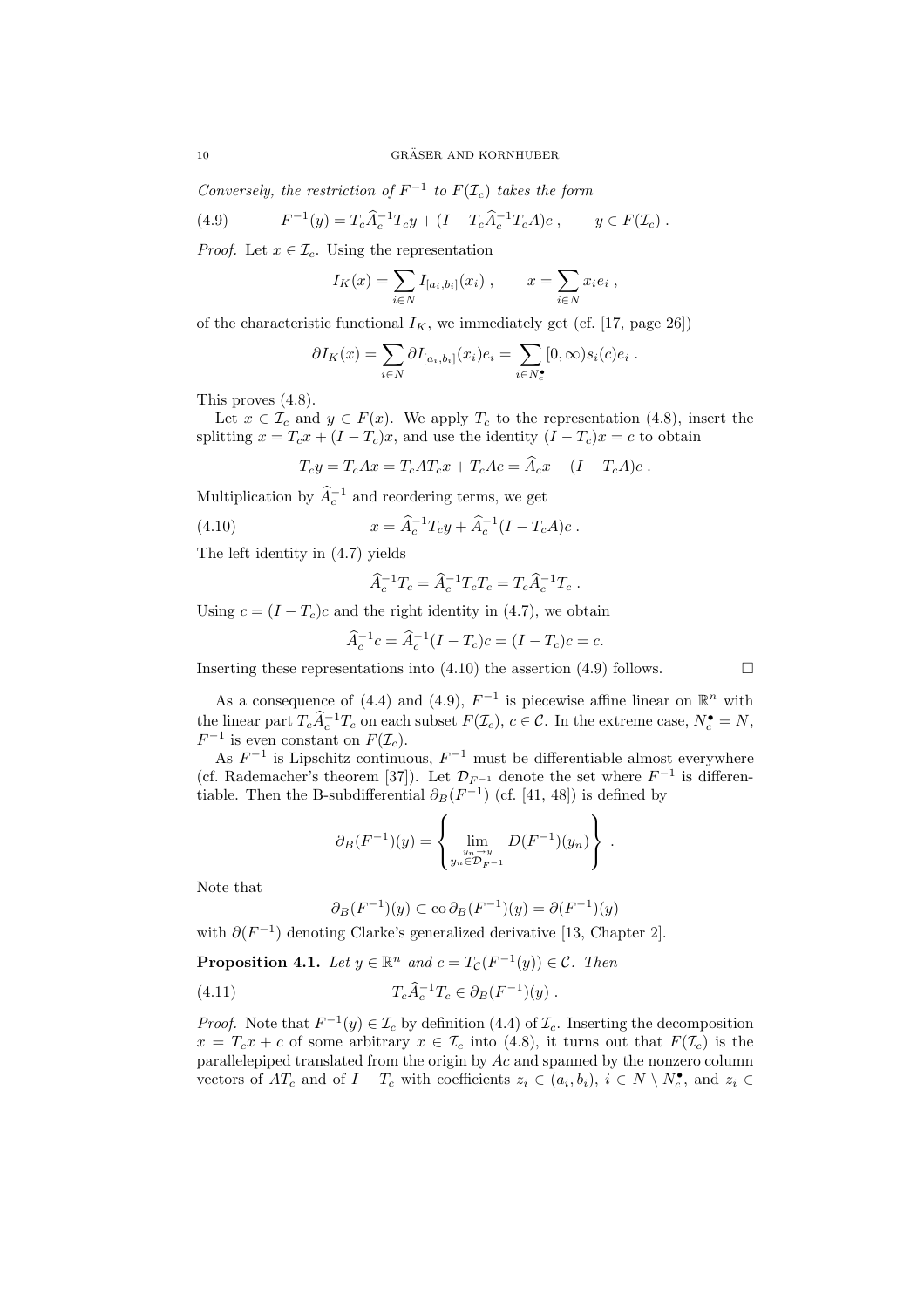

FIGURE 4.1. Decomposition of  $\mathbb{R}^2$  into parallelepipeds  $F(\mathcal{I}_c)$ ,  $c \in \mathcal{C}$ .

 $[0,\infty)s_i(c), i \in N_c^{\bullet}$ , respectively. Utilizing the identities  $AT_c + I - T_c = \hat{A}_c + (I T_c$ )A $T_c$ , (4.7), and the orthogonality  $T_c(I - T_c) = 0$ , it is easily checked that

$$
\left(\widehat{A}_c^{-1} - (I - T_c)AT_c \widehat{A}_c^{-1}\right)(AT_c + I - T_c) = I.
$$

Hence, the interior of  $F(\mathcal{I}_c)$  cannot be empty so that the convexity of  $F(\mathcal{I}_c)$  yields

$$
(4.12) \t\t\t F(\mathcal{I}_c) \subset \overline{\mathrm{int}\, F(\mathcal{I}_c)}\ .
$$

If  $y \in \text{int } F(\mathcal{I}_c)$ , then the representation (4.9) implies

$$
D(F^{-1})(y) = T_c \widehat{A}_c^{-1} T_c.
$$

If  $y \in F(\mathcal{I}_c)$  int  $F(\mathcal{I}_c)$ , then (4.12) implies that there is a sequence  $(y_k) \subset \text{int } F(\mathcal{I}_c)$ with  $y_k \to y$ . Obviously,

$$
\lim_{k \to \infty} DF^{-1}(y_k) = T_c \widehat{A}_c^{-1} T_c
$$

which proves the assertion.  $\hfill \square$ 

Figure 4.1 illustrates the decomposition of  $\mathbb{R}^n$  into the nondegenerating parallelepipeds  $F(\mathcal{I}_c)$ ,  $c \in \mathcal{C}$ , for  $n = 2$ . The only bounded parallelepiped  $F(\mathcal{I}_{(0,0)})$  is spanned by the column vectors of A.

4.2. Algorithms and convergence results. Proposition 4.1 suggests to use Bsubdifferentials  $T_c \hat{A}_c^{-1} T_c$ ,  $c \in \mathcal{C}$ , for the linearization of the Schur complement

$$
H(w) = -BF^{-1}(f - B^T w) + Cw + g , \qquad w \in \mathbb{R}^m ,
$$

as introduced in (2.3).

**Proposition 4.2.** Assume that rank  $B = n$ . Then

(4.13) 
$$
S(c) = BT_c \widehat{A}_c^{-1} (BT_c)^T + C \in \partial_B H(w) , \qquad w \in \mathbb{R}^m ,
$$

where

(4.14) 
$$
c = c(w) = T_{\mathcal{C}} F^{-1} (f - B^T w) .
$$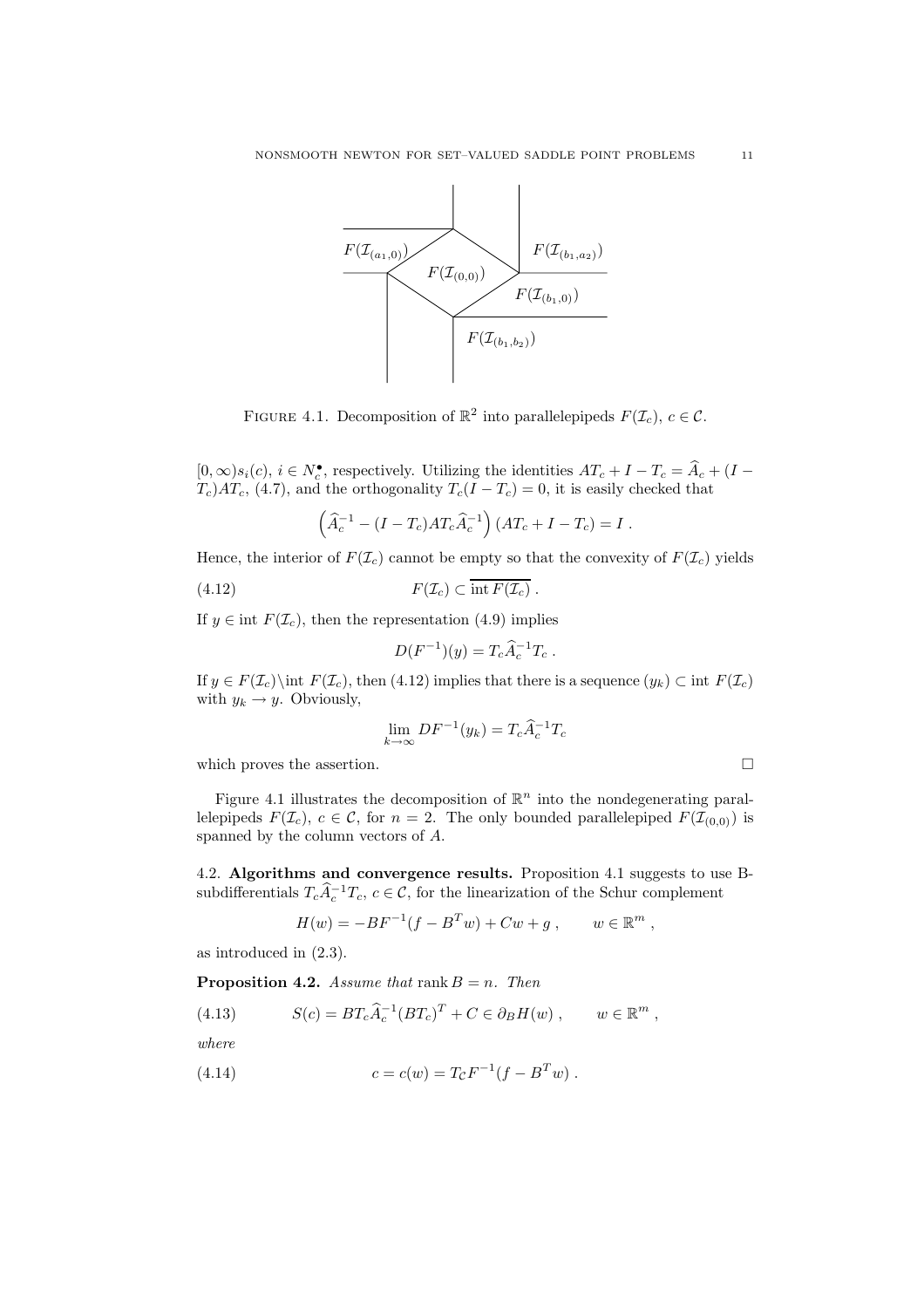*Proof.* Let  $G : \mathbb{R}^m \to \mathbb{R}^n$  be defined by  $G(w) = F^{-1}(f - B^Tw), w \in \mathbb{R}^m$ . We consider some fixed  $w \in \mathbb{R}^m$  and  $c = T_cG(w)$ . As rank  $B = n$ , the mapping  $B^T: \mathbb{R}^m \to \mathbb{R}^n$  is surjective. Hence, the preimage  $G^{-1}(\mathcal{I}_c)$  of  $\mathcal{I}_c$  is still a nondegenerate parallelepiped. Therefore we can use the same arguments as in the proof of Proposition 4.1 to show

$$
-T_c \widehat{A}_c^{-1} T_c B^T \in \partial_B G(w) .
$$

As  $H$  is an affine transformation of  $G$ , the assertion follows.

$$
\qquad \qquad \Box
$$

Simple counterexamples show that (4.13) might not hold for rank  $B<sup>T</sup> < n$ . Let us check whether  $S(c)$  is invertible. We immediately get

$$
\langle S(c)x, y \rangle = \left\langle \widehat{A}_c^{-1} (BT_c)^T x, (BT_c)^T y \right\rangle + \left\langle Cx, y \right\rangle , \qquad x, y \in \mathbb{R}^m .
$$

Hence,  $S(c)$  is symmetric and positive semi-definite. It is a sufficient (but not necessary) condition for the regularity of  $S(c)$  that C is s.p.d..

**Lemma 4.2.** Assume that  $S(c)$  is s.p.d. for all  $c \in \mathcal{C}$ . Then h is strongly convex.

*Proof.* Consider  $G(w) = F^{-1}(f - B^Tw)$  as already introduced in the proof of Proposition 4.2. Let  $c \in \mathcal{C}$ . Then, for all  $w \in G^{-1}\mathcal{I}_c$  the representation  $\nabla h(w)$  $H(w) = S(c)w + \tilde{g}(c)$  holds with suitable  $\tilde{g}(c) \in \mathbb{R}^m$  independent of w (cf. Lemma 4.1). As  $S(c)$  is s.p.d., we have

(4.15) 
$$
\langle S(c)w, w \rangle \ge \gamma_c \|w\|_M^2 \qquad \forall w \in G^{-1}\mathcal{I}_c
$$

with some constant  $\gamma_c > 0$ . This means that h is quadratic and strongly convex on each preimage  $G^{-1}\mathcal{I}_c$ . We now show strong convexity on the whole  $\mathbb{R}^m$  =  $\bigcup_{c \in \mathcal{C}} G^{-1} \mathcal{I}_c$  with the constant  $\mu = \min_{c \in \mathcal{C}} \gamma_c > 0$ . To this end, we define the scalar functions

$$
\psi_1(\lambda) = ||x - y||_M^{-2} h(\lambda x + (1 - \lambda)y)
$$
  
\n
$$
\psi_2(\lambda) = ||x - y||_M^{-2} (\lambda h(x) + (1 - \lambda)h(y)) - \frac{\mu}{2}\lambda(1 - \lambda)
$$
,  $\lambda \in [0, 1],$ 

with some fixed  $x \neq y \in \mathbb{R}^m$ . It is sufficient to show  $\psi_1 \leq \psi_2$ . Obviously,  $\psi_1$  is piecewise quadratic,  $\psi_2$  is quadratic, and  $\psi_1(\lambda) = \psi_2(\lambda)$  at the boundary  $\lambda = 0, 1$ . By definition,

$$
\psi_1''(\lambda) \ge \min_{c \in \mathcal{C}} \gamma_c = \psi_2''(\lambda)
$$

holds for almost all  $\lambda \in [0,1]$ . Now  $\psi_1 \leq \psi_2$  follows either from elementary arguments or from a weak maximum principle (cf. [20, Theorem 9.1]) as applied to  $\psi_1 - \psi_2$ .

We are ready to state the basic convergence result of this section.

**Theorem 4.1.** Assume that  $S(c)$  is s.p.d. for all  $c \in C$ . Then, for arbitrary initial iterate  $w^0 \in \mathbb{R}^m$ , the damped nonsmooth Newton-type method, as obtained by inserting the search directions

(4.16) 
$$
d^{\nu} = -S_{\nu}^{-1} H(w^{\nu}) , \quad H(w^{\nu}) = \nabla h(w^{\nu}) ,
$$

with

$$
S_{\nu} = S(c^{\nu})
$$
,  $c^{\nu} = T_{\mathcal{C}} F^{-1} (f - B^T w^{\nu})$ ,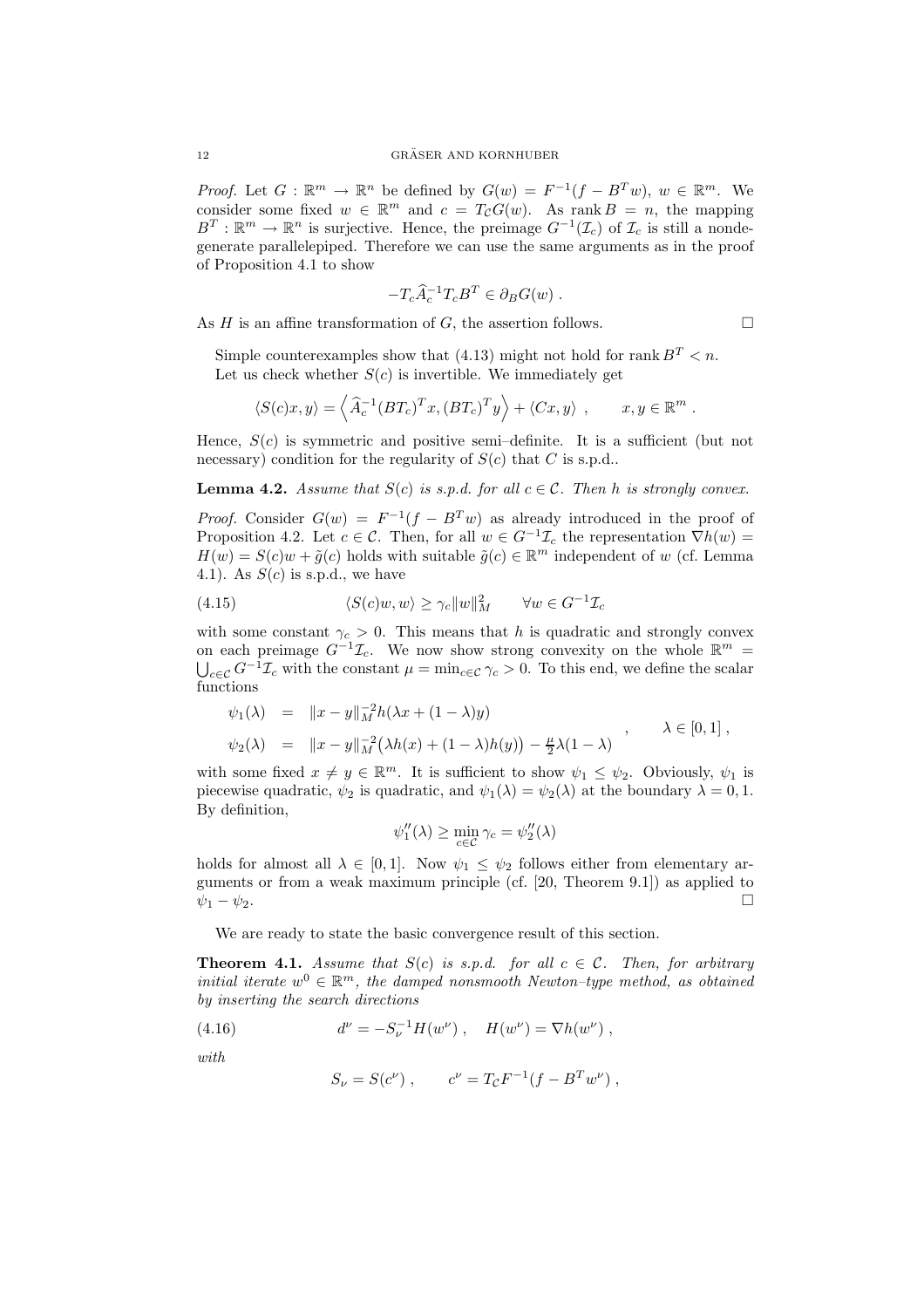and step sizes  $\rho^{\nu}$  selected according to Proposition 3.1 into the basic algorithm (3.1), converges linearly to the solution  $w^*$  of  $(2.8)$ . If  $(2.8)$  is nondegenerate in the sense that

$$
(4.17) \tF^{-1}(f - B^T w^*) \in \int^{\infty} u^* \mathcal{I}_{c^*}, \quad c^* = T_c F^{-1}(f - B^T w^*) ,
$$

then the algorithm terminates after a finite number of steps.

Proof. To prove convergence by Theorem 3.1, we only have to show that the directions  $d^{\nu}$  as defined in (4.16) are gradient–related. Let  $c \in \mathcal{C}$ . Denoting the norm of the linear mapping  $S(c)$ :  $(\mathbb{R}^m, \|\cdot\|_M)$  to  $(\mathbb{R}^m, \|\cdot\|_{M^{-1}})$  by  $\Gamma_c$  and using the coercivity (4.15), we get

$$
\langle \nabla h(w), S(c)^{-1} \nabla h(w) \rangle \ge \gamma_c \| S(c)^{-1} \nabla h(w) \|_M^2 \ge \frac{\gamma_c}{\Gamma_c} \| S(c)^{-1} \nabla h(w) \|_M \| \nabla h(w) \|_{M^{-1}}
$$

for all  $w \in \mathbb{R}^m$ . Since C is finite, (3.4) now holds with

$$
c_D := \min_{c \in \mathcal{C}} \frac{\gamma_c}{\Gamma_c} > 0.
$$

Utilizing Lemma 4.2, linear convergence immediately follows from Theorem 3.2. If (2.8) is nondegenerate, then  $F^{-1}(f - B^T w^{\nu_0}) \in \mathcal{I}_{c^*}$  holds for sufficiently large  $\nu_0$ . This implies  $w^{\nu_0+1} = w^*$ , because H is affine on all w with  $F^{-1}(f - B^Tw) \in \mathcal{I}_{c^*}$ .  $\Box$ 

On the additional assumption rank  $B = n$  we obtain (cf. Proposition 4.2)

$$
S_{\nu} = S(c^{\nu}) \in \partial_B H(w) \qquad \forall \nu \in \mathbb{N},
$$

and therefore a nonsmooth Newton method. In order to prove local quadratic convergence (cf. [42, 41]), it is essential that  $\rho^{\nu} \to 1$  for  $\nu \to \infty$  which, in general, does not hold for the standard Armijo strategy. Hence, nonsmooth analogues of well–known affine–invariant damping strategies [16, Section 3.4] will be the subject of future research.

If h is not strongly convex, then  $S(c)$  is not invertible for certain c. Therefore, we now modify  $S(c)$  to ensure invertibility.

By symmetry we have ker  $S(c) = (\text{ran } S(c))^{\perp}$ . We introduce the mapping  $I(c)$ :  $\mathbb{R}^m \to \mathbb{R}^m$  by

(4.18) 
$$
I(c)|_{\ker S(c)} = I|_{\ker S(c)}, \qquad I(c)|_{\operatorname{ran} S(c)} = 0,
$$

to define

(4.19) 
$$
\widehat{S}(c) = S(c) + I(c), \qquad c \in \mathcal{C}.
$$

Observe that the orthogonal subspaces ker  $S(c)$  and ran  $S(c)$  are invariant with respect to  $\widehat{S}(c)$ . Decomposing x, y into their components from ker  $S(c)$  and ran  $S(c)$ , respectively, we get

$$
\langle \hat{S}(c)x, y \rangle = \langle S(c)x_{\text{ran}}, y_{\text{ran}} \rangle + \langle x_{\text{ker}}, y_{\text{ker}} \rangle
$$

so that  $\widehat{S}(c)$  is s.p.d. Note that  $\widehat{S}(c)$  can be rewritten as

$$
\widehat{S}(c) = S(c) + \sum_{i=1}^{l} \frac{k_i k_i^T}{\|k_i\|^2}
$$

with  $k_1, \ldots, k_l$  denoting an orthogonal basis of ker  $S(c)$ . If  $S(c)$  is replaced by  $S(c)$ , then nonsmooth Newton steps are carried out on  $ran S_{\nu}$ , i.e., if possible, while simple gradient steps are performed on ker  $S_{\nu}$ .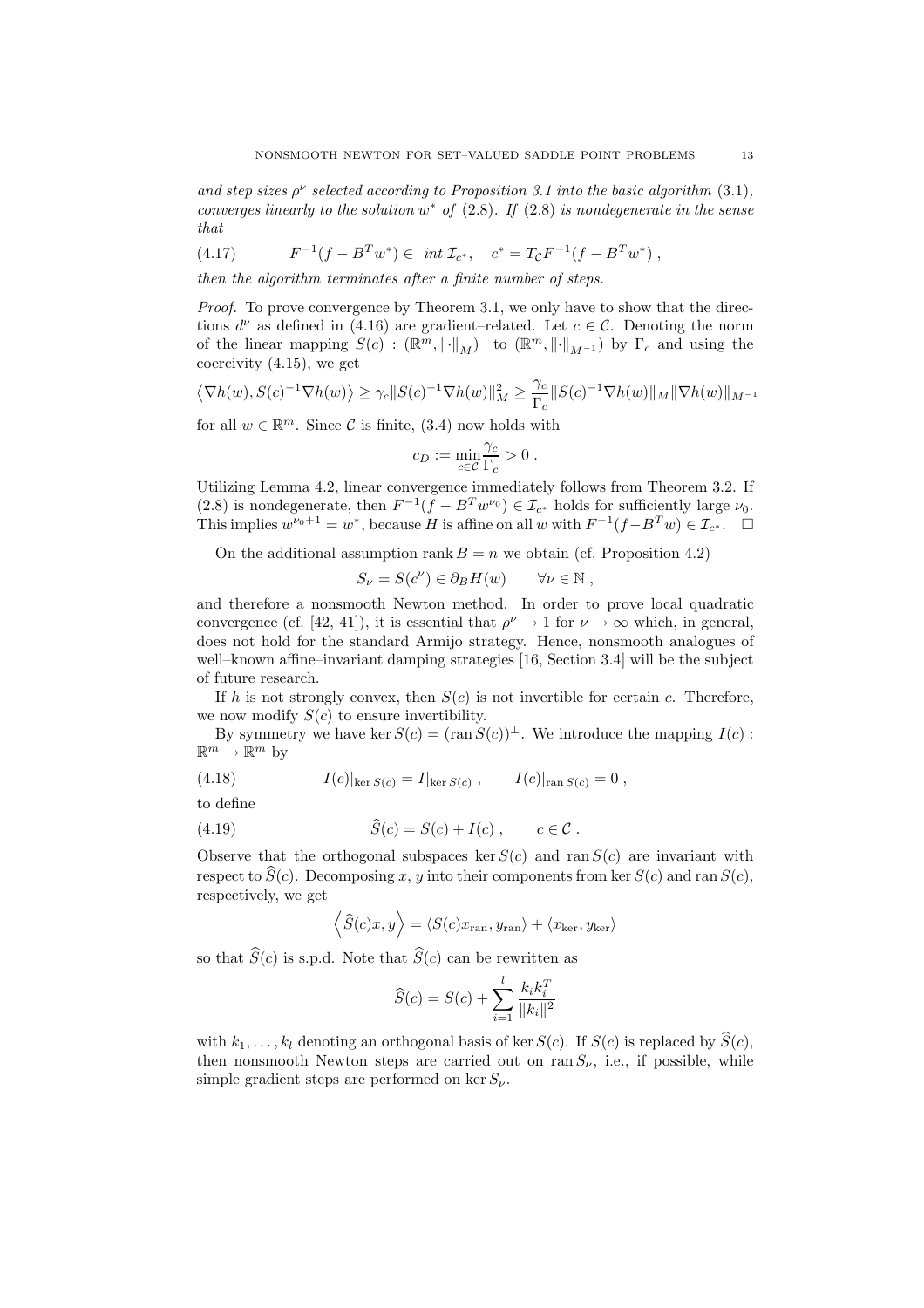**Theorem 4.2.** For arbitrary initial iterate  $w^0 \in \mathbb{R}^m$ , the nonsmooth Newton-like method, as obtained by inserting the search directions

(4.20) 
$$
d^{\nu} = -\widehat{S}_{\nu}^{-1} H(w^{\nu}) , \quad H(w^{\nu}) = \nabla h(w^{\nu}) ,
$$

with

 $\widehat{S}_{\nu} = \widehat{S}(c^{\nu})$ ,  $c^{\nu} = T_{\mathcal{C}} F^{-1}(f - B^T w^{\nu})$ ,

and step sizes  $\rho^{\nu}$  selected according to Proposition 3.1 into the basic algorithm (3.1), converges to the solution  $w^*$  of  $(2.8)$ . If the problem  $(2.8)$  is nondegenerate in the sense of (4.17) and  $S(c^*)$ ,  $c^* = T_c F^{-1}(f - B^T w^*)$ , is positive definite, then the algorithm terminates after a finite number of steps.

Proof. Using the same arguments as in the proof of Theorem 4.1 it can shown that the modified search directions  $d^{\nu}$  defined in (4.20) are gradient-related. Hence, convergence is a consequence of Theorem 3.1. Finite termination also follows by the reasoning as in the proof of Theorem 4.1.  $\Box$ 

Remark . In general one would expect local superlinear convergence of a Newtonlike method. Indeed, this is an immediate consequence of the fact that, in a sufficiently small neighborhood, the algorithms terminate with the exact solution after one step, because H is piecewise affine. Further insight would be obtained by showing that the domain of superlinear convergence is larger than the domain of one step termination and, in particular, does not depend on the dimension m.

In order to determine  $d^{\nu} = -\hat{S}_{\nu}^{-1} H(w^{\nu})$ , a linear saddle point problem associated with the Schur complement matrix  $\hat{S}_{\nu} = \hat{S}(c^{\nu})$  has to be solved (see Section 5 below). Sufficiently accurate iterative solution preserves convergence.

**Theorem 4.3.** For arbitrary initial iterate  $w^0 \in \mathbb{R}^m$ , the inexact nonsmooth Newton–like method, as obtained by inserting search directions  $\tilde{d}^{\nu}$  which satisfy (3.3) and the accuracy condition (3.16) with  $d^{\nu} = -\hat{S}_{\nu}^{-1}H(w^{\nu})$  and step sizes  $\rho^{\nu}$ selected according to Proposition 3.1 into the basic algorithm (3.1), converges to the solution  $w^*$  of (2.8). The iterates converge linearly, if h is strongly convex, e.g., for positive definite C.

*Proof.* As the directions  $d^{\nu}$  are gradient related (see the proof of Theorem 4.2 above) the convergence is an immediate consequence of Proposition 3.2. If C is positive definite, then  $h$  is strongly convex. In this case linear convergence follows from Theorem 3.2.

# 5. Computational Aspects

5.1. Preconditioned Uzawa methods. Denoting  $u^{\nu} := F^{-1}(f - B^T w^{\nu})$  the Newton–like method as introduced in Theorem 4.2 can be interpreted as the preconditioned Uzawa iteration

(5.1a) 
$$
u^{\nu} = F^{-1}(f - B^T w^{\nu})
$$

(5.1b) 
$$
w^{\nu+1} = w^{\nu} + \rho^{\nu} \widehat{S}_{\nu}^{-1} (B u^{\nu} - C w^{\nu} - g)
$$

for the saddle point problem (1.1).

The first substep (5.1a) amounts to the solution of the quadratic obstacle problem

(5.2) 
$$
u^{\nu} = \arg \min_{v \in K} \left( \frac{1}{2} \langle Av, v \rangle - \langle f - B^T w^{\nu}, v \rangle \right) ,
$$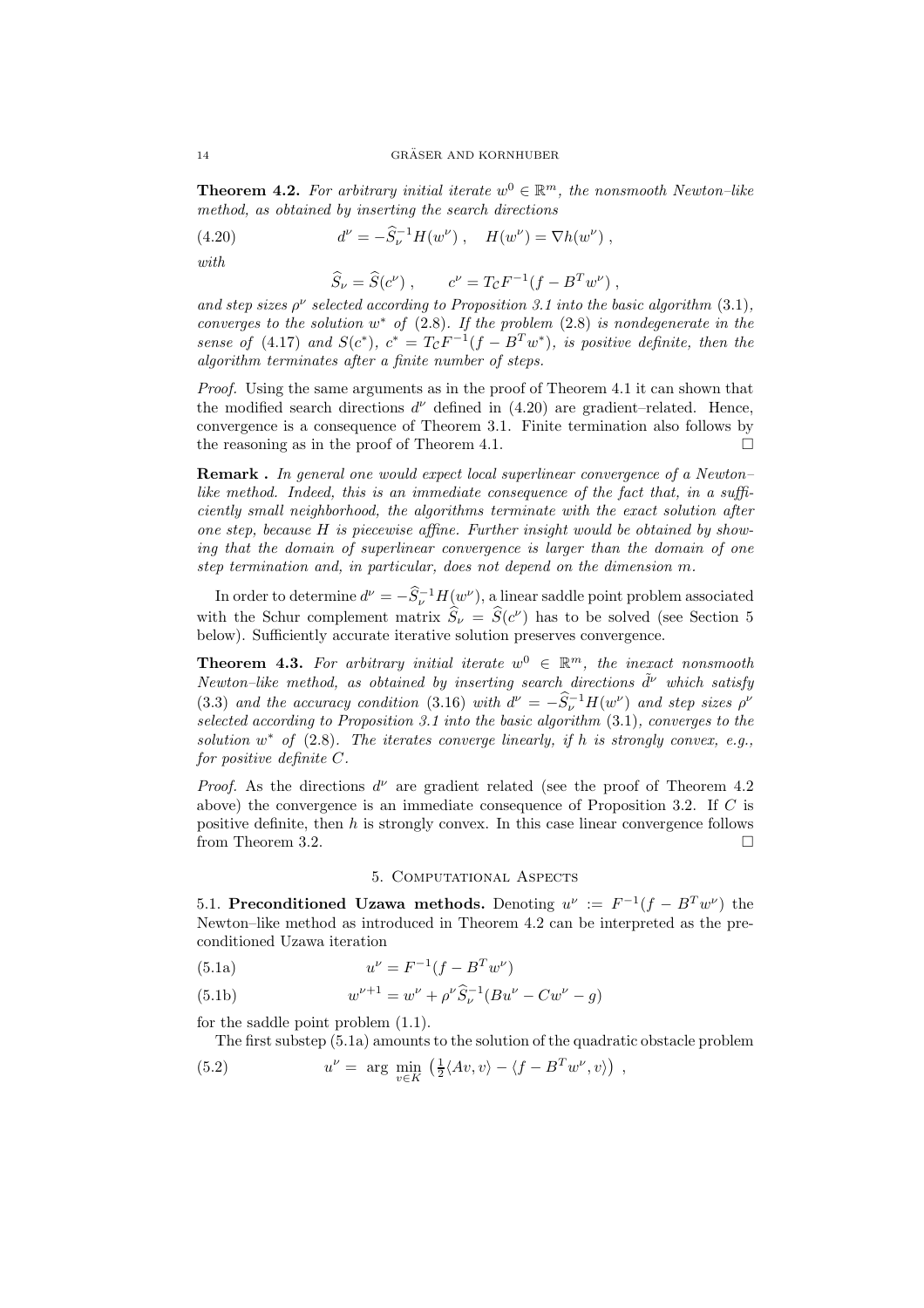which has been extensively treated in the literature  $(cf., e.g., [14, 22, 31, 36, 46, 4]).$ 

Inserting the definitions (4.19) and (4.13) of  $\widehat{S}_{\nu}$  and  $S(c^{\nu})$ , the evaluation of the preconditioned residual

$$
d^{\nu} = \hat{S}_{\nu}^{-1} (Bu^{\nu} - Cw^{\nu} - g)
$$

in the second substep (5.1b) can be rewritten as the solution of the linear saddle point problem

(5.3) 
$$
\begin{pmatrix}\n\widehat{A}_{c^{\nu}} & (BT_{c^{\nu}})^{T} \\
(BT_{c^{\nu}}) & -(C + I(c^{\nu}))\n\end{pmatrix}\n\begin{pmatrix}\n\widetilde{u}^{\nu} \\
d^{\nu}\n\end{pmatrix} =\n\begin{pmatrix}\n0 \\
g + Cw^{\nu} - Bu^{\nu}\n\end{pmatrix}.
$$

where, according to (4.3),  $c^{\nu} = T_{\mathcal{C}} u^{\nu}$  identifies the active coefficients of  $u^{\nu}$ . Recall that  $A_{c^{\nu}}$  is obtained from A by replacing the *i*–th row and the *i*–th column by the unit vector  $e_i$ , if i is active, i.e.,  $c_i \in \{a_i, b_i\}$ .  $BT_{c^{\nu}}$  is obtained from B by annihilating the *i*-th column, if *i* is active. Finally,  $I(c^{\nu})$  has been defined in (4.18). Thus the preconditioner  $\hat{S}_{\nu}$  is approximating the original set–valued operator by essentially eliminating the actual active coefficients [24]. Sufficiently accurate, iterative solution of (5.3) preserves convergence of the overall iteration (5.1) (cf. Theorem 4.3). In particular, multigrid methods have been investigated in [9, 44, 49, 54, 55].

5.2. Inexact evaluation of  $F^{-1}$ . The exact solution  $u^{\nu} = F^{-1}(f - B^{T}w^{\nu})$  appears on the right hand side of the linear saddle point problem (5.3). However, it turns out that the preconditioned residual can be computed from  $w^{\nu}$  and the *active* coefficients  $c^{\nu}$  of  $u^{\nu}$  alone.

**Proposition 5.1.** For given  $w^{\nu} \in \mathbb{R}^m$  and  $c^{\nu} = T_{\mathcal{C}} u^{\nu}$  let  $(\tilde{u}^{\nu}, \tilde{w}^{\nu})$  be the solution of

(5.4) 
$$
\begin{pmatrix}\n\widehat{A}_{c^{\nu}} & (BT_{c^{\nu}})^{T} \\
(BT_{c^{\nu}}) & -(C+I(c^{\nu}))\n\end{pmatrix}\n\begin{pmatrix}\n\tilde{u}^{\nu} \\
\tilde{w}^{\nu}\n\end{pmatrix} =\n\begin{pmatrix}\nT_{c^{\nu}}f - T_{c^{\nu}}A c^{\nu} \\
g - B c^{\nu} - I(c^{\nu})w^{\nu}\n\end{pmatrix}.
$$

Then

$$
\widehat{S}_{\nu}^{-1}(Bu^{\nu} - Cw^{\nu} - g) = \tilde{w}^{\nu} - w^{\nu} .
$$

*Proof.* Let  $d^{\nu} = \hat{S}_{\nu}^{-1}(Bu^{\nu} - Cw^{\nu} - g) = -\hat{S}_{\nu}^{-1}H(w^{\nu})$ . Utilizing the definitions  $(2.3)$  of H, the representation  $(4.9)$  of  $F^{-1}$  and the definitions  $(4.19)$  and  $(4.13)$  of  $\widehat{S}_{\nu}$  and  $S(c^{\nu})$ , respectively, we get

$$
\widehat{S}_{\nu}(w^{\nu} + d^{\nu}) = \widehat{S}_{\nu}w^{\nu} - H(w^{\nu})
$$
  
=  $\widehat{S}_{\nu}w^{\nu} + BT_{c^{\nu}}\widehat{A}_{c^{\nu}}^{-1}T_{c^{\nu}}(f - B^{T}w^{\nu} - Ac^{\nu}) + Bc^{\nu} - Cw^{\nu} - g$   
=  $(BT_{c^{\nu}})\widehat{A}_{c^{\nu}}^{-1}(T_{c^{\nu}}f - T_{c^{\nu}}Ac^{\nu}) - (g - Bc^{\nu} - I(c^{\nu})w^{\nu}).$ 

Hence,  $\tilde{w}^{\nu} = w^{\nu} + d^{\nu}$  is the second component of the solution of (5.4). This completes the proof.  $\Box$ 

Usually, the active coefficients  $c^{\nu}$  of  $u^{\nu}$  can be computed much faster than  $u^{\nu}$ itself: For nondegenerate problems monotone multigrid methods [31] or even simple projected Gauß–Seidel relaxations [22, Chapter V] provide  $c^{\nu}$  in a finite number of steps. Using the a priori estimate (cf., e.g., [29, p. 24])

(5.5) 
$$
||u^* - u^{\nu}||_A \le ||B(w^* - w^{\nu})||_{A^{-1}}
$$

the accuracy of  $u^{\nu}$  can be estimated without actual computation of  $u^{\nu}$ .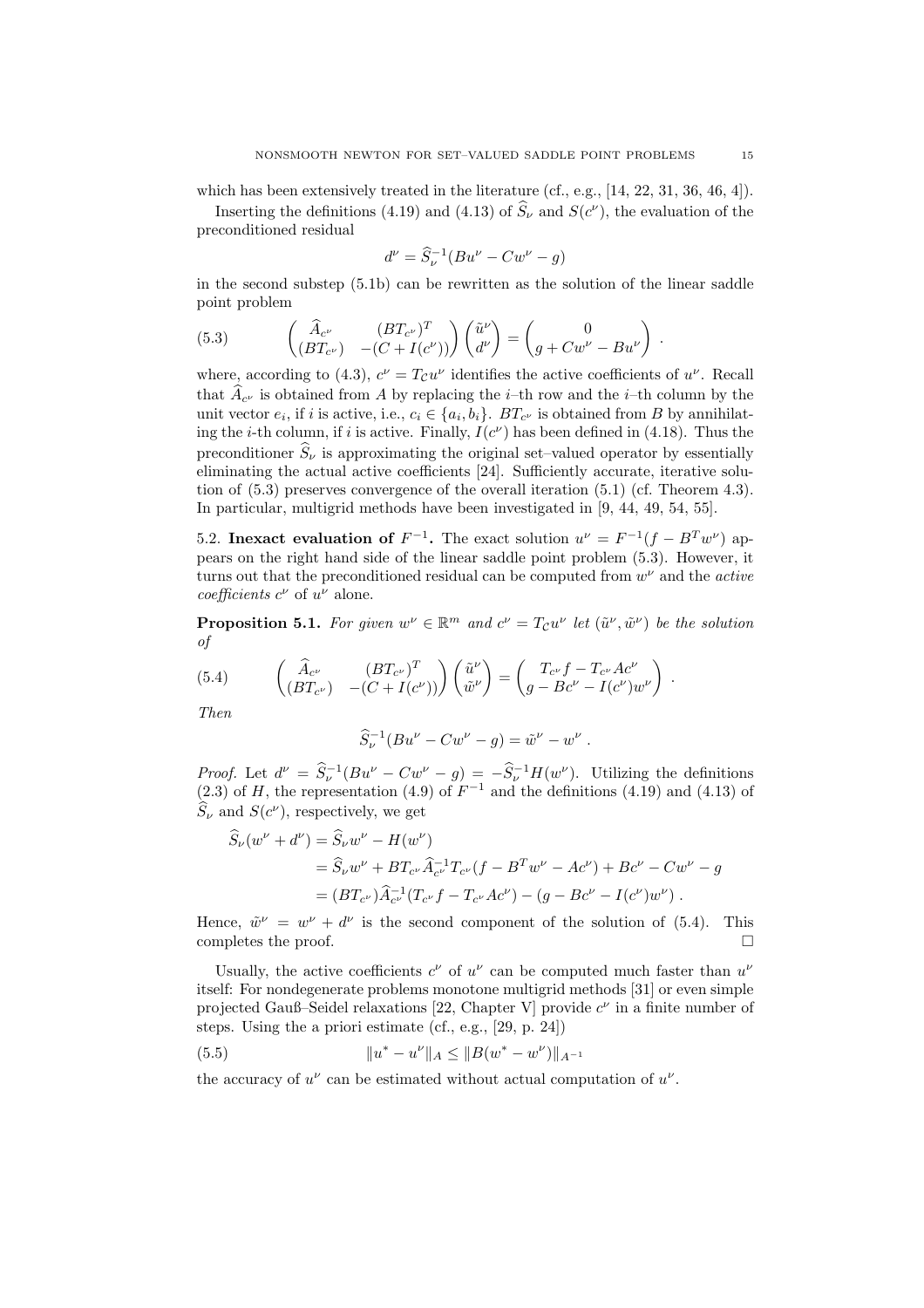In order to determine efficient step sizes  $\rho^{\nu}$  by Armijo's strategy (cf. Proposition 3.1), we have to evaluate  $F^{-1}$  for each test  $j = 0, \ldots$  in (3.12). Though it is possible to develop straightforward inexact variants of existing damping strategies, e.g., of the Curry–Altmann principle [39, p. 483], an even cheaper heuristic strategy will be applied in the numerical computations to be reported below: We set  $\rho^{\nu} = 1$ , if the condition

(5.6) 
$$
||d^{\nu}||_M \leq \sigma ||d^{\nu-1}||_M
$$

holds with some fixed parameter  $\sigma \in (0,1)$  and compute  $\rho^{\nu}$  according to Armijo's strategy otherwise. Note that it is not hard to show convergence, if (5.6) holds for  $d^{\nu} = \widehat{S}_{\nu}^{-1}H(w^{\nu})$  and all  $\nu \in \mathbb{N}$ .

# 6. Numerical Results

In the following examples  $\Omega = (0,1) \times (0,1)$  denotes the unit square and the triangulation  $\mathcal{T}_J$  of  $\Omega$  is resulting from J uniform refinement steps as applied to the initial partition  $\mathcal{T}_0$  consisting of four congruent subtriangles. The uniform refinement  $\mathcal{T}_{j+1}$  of  $\mathcal{T}_j$  is obtained by connecting the midpoints of all triangles  $T \in \mathcal{T}_j$ . Hence, the meshsize of  $\mathcal{T}_J$  is  $h_J = 2^{-J}$ . The sequence  $\mathcal{T}_0 \subset \mathcal{T}_1 \subset \cdots \subset \mathcal{T}_J$  of triangulations gives rise to a nested sequence  $S_0 \subset S_1 \subset \cdots \subset S_J$  of finite element spaces

$$
\mathcal{S}_j = \{ v \in C(\overline{\Omega}) \mid v|_T \text{ is linear } \forall T \in \mathcal{T}_j \} \subset H^1(\Omega) , \quad j = 0, \dots, J .
$$

The standard nodal basis of  $S_J$  is denoted by  $\lambda_p$ ,  $p \in \mathcal{N}_J$ , where  $\mathcal{N}_J$  stands for the set of vertices of  $\mathcal{T}_J$ . Homogeneous Dirichlet conditions give rise to the subspace

$$
\mathcal{S}_{J,0} = \text{ span}\{\lambda_p \mid p \in \mathcal{N}_{J,0}\} \subset H_0^1(\Omega) , \qquad \mathcal{N}_{J,0} = \mathcal{N}_J \cap \Omega .
$$

The scalar product in  $L^2(\Omega)$  and its lumped version in  $S_J$  is denoted by  $(\cdot, \cdot)$  and  $\langle \cdot, \cdot \rangle$ , respectively. The linear space of piecewise constant functions

$$
\mathcal{P}_J = \{ v \in L^2(\Omega) \mid v|_T \text{ is constant } \forall T \in \mathcal{T}_J \} \subset L^2(\Omega)
$$

is spanned by the canonical basis  $\mu_T$ ,  $T \in \mathcal{T}_J$ , as defined by  $\mu_T(x) = 1$  for  $x \in \mathcal{T}_J$ and  $\mu_T(x) = 0$  otherwise.

6.1. An optimal control problem with control constraints. For given  $y_0 \in$  $L^4(\Omega)$  and  $\varepsilon > 0$ , we consider the following optimal control problem [47].

Find  $y \in H_0^1(\Omega)$  and  $u \in L^\infty(\Omega)$  such that

(6.1) 
$$
\mathcal{J}(y, u) = \int_{\Omega} \frac{1}{2} ||y - y_0||_{L^2(\Omega)}^2 + \frac{\varepsilon}{2} ||u||_{L^2(\Omega)}^2 dx
$$

is minimal over all functions in  $H_0^1(\Omega)$  and  $L^{\infty}(\Omega)$ , subject to the state equation

(6.2) 
$$
(\nabla y, \nabla v) = (u, v) \qquad \forall v \in H_0^1(\Omega)
$$

and the control constraint

(6.3) 
$$
u \in \mathcal{K} = \{v \in L^{\infty}(\Omega) \mid |v(x)| \leq 1, \text{ a.e. in } \Omega \}.
$$

Approximating  $H_0^1(\Omega)$  by  $\mathcal{S}_{J,0}$  and K by

$$
\mathcal{K}_J = \{ v \in \mathcal{P}_J \mid |v|_T \leq 1 \ \forall T \in \mathcal{T}_J \} \subset \mathcal{K} ,
$$

we obtain a discrete analogue of the continuous problem. For existence and error estimates, we refer to [1]. We restrict our considerations to this discretization only. However, the algorithm behaves similar for other discretizations, e.g., with linear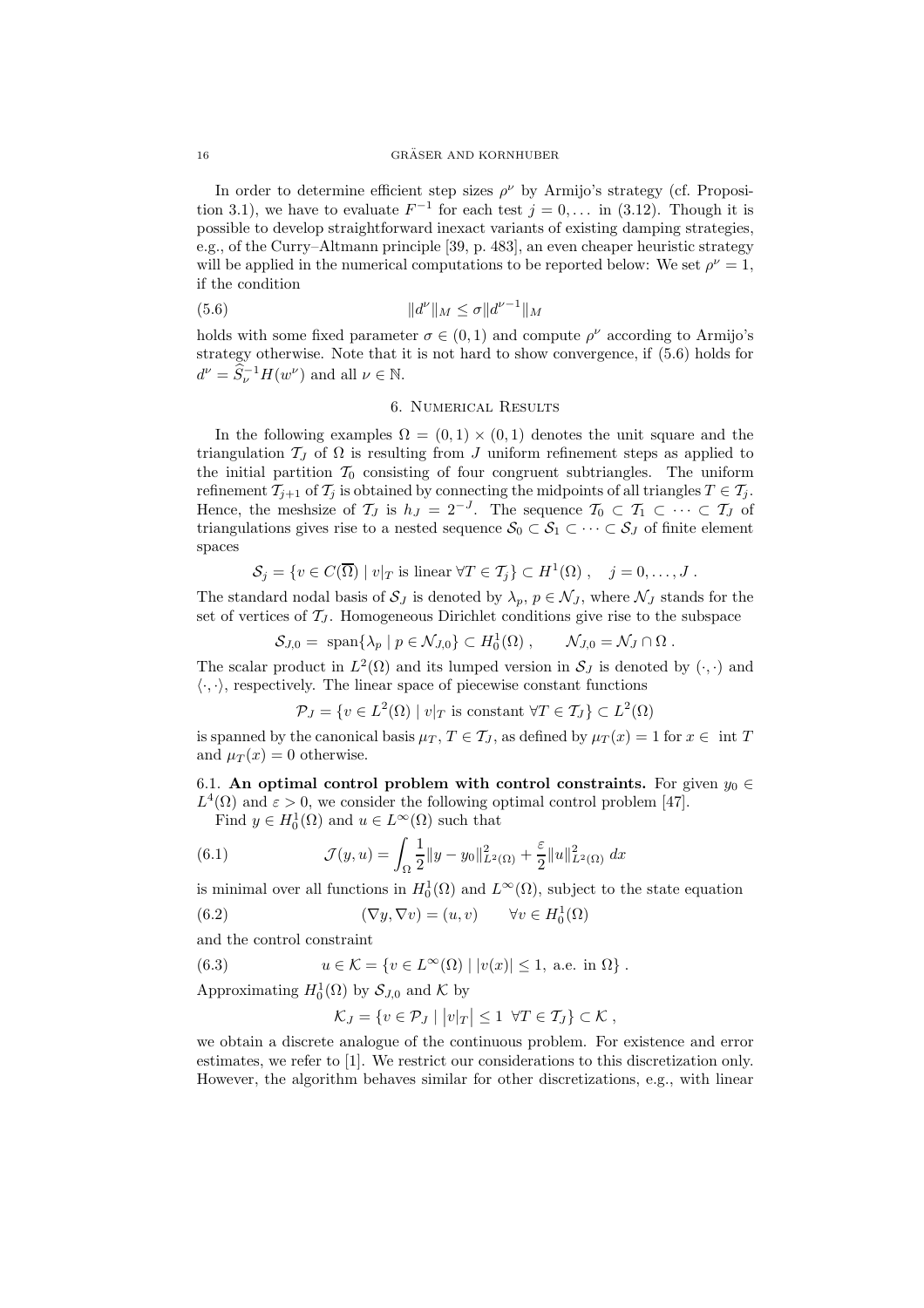

FIGURE 6.1. Iteration history for  $\varepsilon = 10^{-4}$  (left) and  $\varepsilon = 10^{-8}$ (right). The filled dots indicate  $\rho^{\nu} = 1$ .

finite elements for the control. After incorporating  $(6.2)$  by a Lagrange multiplier w, the Kuhn–Tucker conditions of the discretized problem can be rewritten in the form (1.1) with  $n = |\mathcal{N}_{J,0}| + |\mathcal{T}_J|$ ,  $m = |\mathcal{T}_J|$ ,  $F = A + \partial \mathcal{K}_J$ ,

$$
A = \begin{pmatrix} D_{\mathcal{S}} & 0 \\ 0 & \varepsilon D_{\mathcal{P}} \end{pmatrix} , \quad D_{\mathcal{S}} = \left( \langle \lambda_p, \lambda_q \rangle \right)_{p,q \in \mathcal{N}_{J,0}}, \quad D_{\mathcal{P}} = \left( (\mu_T, \mu_{T'}) \right)_{T,T' \in \mathcal{T}_J},
$$

 $B = (A_{\mathcal{S}} - D_{\mathcal{S}\mathcal{P}})$ ,  $A_{\mathcal{S}} = ((\nabla \lambda_p, \nabla \lambda_q))_{p,q \in \mathcal{N}_{J,0}}$ ,  $D_{\mathcal{S}\mathcal{P}} = ((\lambda_p, \mu_T))_{p \in \mathcal{N}_{J,0}, T \in \mathcal{T}_J}$ ,  $C = 0$  and suitable right hand sides f, g. It is easily checked that the assumptions (A1'), (A2), and (A3) are fulfilled. Moreover, it turns out that  $S(c)$  is s.p.d.  $\forall c \in C$ . As a consequence, h must be strongly convex (cf. Lemma 4.2) providing uniqueness (A4) and linear convergence of the Newton–type iteration to be called Newton as well as its inexact version (cf. Theorem 4.1 and Theorem 4.3). In general, we have rank  $B = m < n$  so that it is not clear from our present analysis that  $S_{\nu} = S(c^{\nu}) \in \partial_B(H(w^{\nu}))$  (cf. Proposition 4.2). As A is diagonal, the quadratic obstacle problems (5.2) arising in each iteration step can be easily solved by nodal projection. The linear saddle point problems (5.3) are evaluated by the direct solver

UMFPACK [15]. Following [43, Chapter 5], we select the desired state

$$
y_0(x) = 0.001 \begin{cases} 4 & \text{if } x \in [0, 0.75] \times [0, 0.5] \\ -10 & \text{if } x \in [0, 0.75] \times [0.5, 1] \\ -2 & \text{if } x \in [0.75, 1] \times [0, 0.5] \\ 50 & \text{if } x \in [0.75, 1] \times [0.5, 1] \end{cases}
$$

in our numerical computations. The mesh size  $h_J = 2^{-J}$  is resulting from  $J = 7$ refinement steps. Finally, we choose the parameters

(6.4) 
$$
\alpha = 10^{-2}
$$
,  $\alpha_{\nu} = \max\{1, -\alpha \frac{\langle \nabla h(w^{\nu}), d^{\nu} \rangle}{\|d^{\nu}\|_{M}^{2}}\}$ ,  $\beta = 0.5$ ,  $\delta = 0.5$ 

in the associated Armijo strategy (cf. Proposition 3.1).

Figure 6.1 shows the algebraic error  $||w^* - w^{\nu}||_M$  over the number of iteration steps for the two problem parameters  $\varepsilon = 10^{-4}$  and  $\varepsilon = 10^{-8}$ , respectively. The algebraic error is measured in the energy norm induced by the Schur complement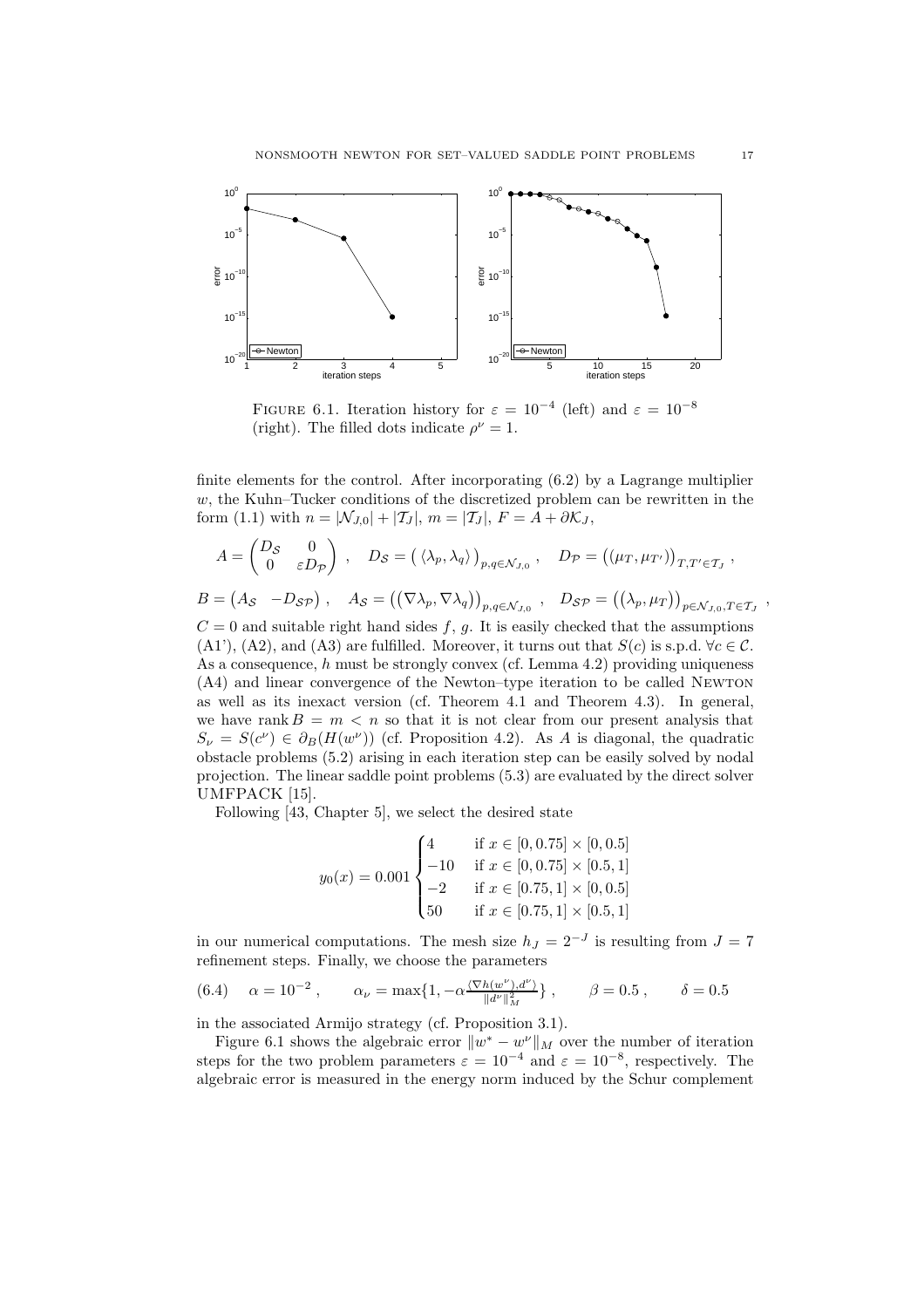

FIGURE 6.2. Mesh dependence for  $\varepsilon = 10^{-4}$  (left) and  $\varepsilon = 10^{-8}$  (right)

 $M = BA^{-1}B^{T}$  providing

$$
||w^* - w^{\nu}||_M = ||B^T(w^* - w^{\nu})||_{A^{-1}} \ge ||u^* - u^{\nu}||_A
$$

according to  $(5.5)$ . The "exact" solution  $w^*$  is precomputed to roundoff errors. In both cases, we observe superlinear convergence and finite termination, even exceeding the findings of Theorem 4.1. The condition number of (6.1) is increasing for decreasing regularization parameter  $\varepsilon$ . This is reflected by the large number of iteration steps for the small value  $\varepsilon = 10^{-8}$ . As the solution of the (diagonal!) obstacle problems (5.2) is almost for free and, in addition, no more than two tests are necessary in Armijo damping, almost 100% of cpu time is consumed by the solution of the linear saddle point problems. For the given initial iterates the undamped algorithm only converges for  $\varepsilon = 10^{-4}$  but not for  $\varepsilon = 10^{-8}$  as indicated by Figure 6.1. On the other hand, in both cases the damping parameter  $\rho^{\nu} = 1$  is accepted before the correct active set is detected in the last iteration step.

We now investigate the mesh dependence of NEWTON. The two pictures in Figure 6.2 show the number of iteration steps required for the solution to roundoff errors over the refinement levels. For both values  $\varepsilon = 10^{-4}$  and  $\varepsilon = 10^{-8}$ , the convergence speed seems to saturate with increasing refinement. It is interesting that coarser problems seem to become even harder for small  $\varepsilon$ . Note that the maximal number of Armijo tests is also increasing from two to ten on the coarsest mesh.

6.2. A Cahn-Hilliard problem. For given  $\varepsilon > 0$ , final time  $T > 0$  and initial condition  $u_0 \in \mathcal{K} = \{v \in H^1(\Omega) \mid |v| \leq 1\}$ , we consider the following initial value problem for the Cahn-Hilliard equation with an obstacle potential [7, 11, 18].

Find  $u \in H^1(0,T;(H^1(\Omega))') \cap L^{\infty}(0,T;H^1(\Omega))$  and  $w \in L^2(0,T;H^1(\Omega))$  with  $u(0) = u_0$  such that  $u(t) \in \mathcal{K}$  and

(6.5a) 
$$
\left\langle \frac{du}{dt}, v \right\rangle_{H^1(\Omega)} + (\nabla w, \nabla v) = 0, \qquad \forall v \in H^1(\Omega),
$$

(6.5b) 
$$
\varepsilon (\nabla u, \nabla v - \nabla u) - (u, v - u) \ge (w, v - u), \qquad \forall v \in \mathcal{K},
$$

holds for a.e.  $t \in (0, T)$ .

Here  $\langle \cdot, \cdot \rangle_{H^1(\Omega)}$  denotes the duality pairing of  $H^1(\Omega)$  and  $H^1(\Omega)'$ . The unknown functions u and  $w$  are called order parameter and chemical potential, respectively.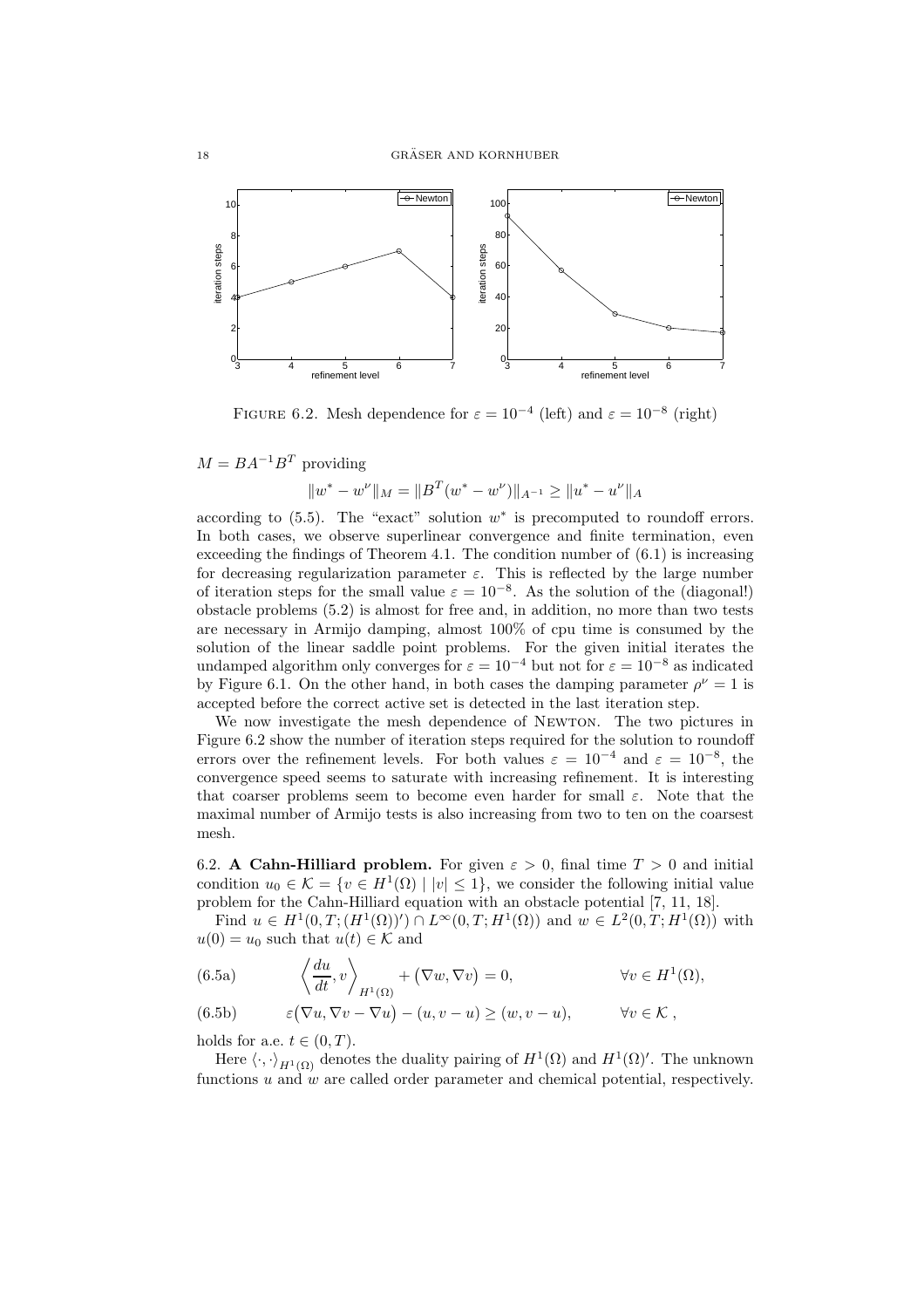For existence and uniqueness results we refer to [7]. Semi-implicit Euler discretization in time and finite elements in space [6, 8] lead to the following discretized problem.

Find  $u_J^k \in \mathcal{K}_J$  and  $w_J^k \in \mathcal{S}_J$  such that

(6.6a) 
$$
\langle u_J^k, v \rangle + \tau (\nabla w_J^k, \nabla v) = \langle u_J^{k-1}, v \rangle, \qquad \forall v \in \mathcal{S}_J,
$$

(6.6b) 
$$
\varepsilon (\nabla u_J^k, \nabla (v - u_J^k)) - \langle w_J^k, v - u_J^k \rangle \ge \langle u_J^{k-1}, v - u_J^k \rangle, \quad \forall v \in \mathcal{K}_J.
$$

holds for each  $k = 1, \ldots, N$ .

We have chosen a uniform time step size  $\tau = T/N$ , and  $\mathcal{K}_J = \mathcal{K} \cap \mathcal{S}_J$  is the nodal approximation of K. The initial condition  $u_J^0 \in \mathcal{K}_J$  is obtained by discrete  $L^2$  projection  $\langle u_J^0, v \rangle = (u_0, v) \,\forall v \in \mathcal{S}_J$ . Existence, uniqueness and error estimates have been established in [8]. More precisely, there exists a discrete solution  $(u_J^k, w_J^k)$ with uniquely determined  $u_j^k$ ,  $k = 1, ..., N$ . Moreover,  $w_j^k$  is also unique, provided that the condition

(6.7) 
$$
\exists p \in \mathcal{N}_J: \quad |u_J^k(p)| < 1
$$

is fulfilled. Hence, (A4) is satisfied in this case. If (6.7) is violated, then either the triangulation  $\mathcal{T}_I$  is too coarse to resolve the diffuse interface or only one phase is present, i.e.,  $u_j$  is constant. For the iterative solution of each spatial problem (6.6) a projected block Gauß-Seidel scheme [6] and an ADI-type iteration [35] are widely used. Both algorithms suffer from rapidly deteriorating convergence rates for increasing refinement.

Exploiting discrete mass conservation  $\langle u_j^k, 1 \rangle = (u_0, 1)$ , each spatial problem (6.6) takes the form (1.1) with  $n = m = |\mathcal{N}_J|, F = A + \partial I_{\mathcal{K}_J},$ 

$$
\begin{split} A &= \varepsilon \left( \left\langle \lambda_p, 1 \right\rangle \left\langle \lambda_q, 1 \right\rangle + \left( \nabla \lambda_p, \nabla \lambda_q \right) \right)_{p,q \in \mathcal{N}_J} \,, \\ B &= - \left( \left\langle \lambda_p, \lambda_q \right\rangle \right)_{p,q \in \mathcal{N}_J} \,, \qquad C = \tau \left( \left( \nabla \lambda_p, \nabla \lambda_q \right) \right)_{p,q \in \mathcal{N}_J} \end{split}
$$

and suitable right hand sides f and g. Assuming  $(6.7)$ , it is easily checked that the assumptions  $(A1)$ ,  $(A2)$ , and  $(A3)$  are satisfied. Observe that A is the sum of a sparse stiffness matrix and a rank one matrix. We clearly have rank  $B = n$  so that  $S(c) \in \partial_B H(w)$  is a B-subdifferential of H (cf. Proposition 4.2). However, as C is only positive semidefinite, the kernel ker  $S(c)$  is trivial only if  $N_c^{\bullet} \neq N$ . In the singular case  $N_c^{\bullet} = N$ , ker  $S(c)$  is spanned by the constant vector  $k_1 = (1, \ldots, 1)^T$ .

For our numerical computations, we select  $\varepsilon = 10^{-4}$ , the time step  $\tau = \varepsilon$ , and the mesh size  $h_J = 2^{-J}$  is resulting from  $J = 9$  refinement steps. The initial condition  $u_0$  takes the values  $u_0(x) = \max{\min\{2\sin(4\pi x_1)\sin(4\pi x_2), 1\}, -1\}.$ 

We compare the nonsmooth Newton–like method (cf. Theorem 4.2) called Newton–Like, the inexact variant (cf. Theorem 4.3) called Inexact and projected block Gauß-Seidel relaxation [6] called GAUSS–SEIDEL. The actual active coefficients are computed from the obstacle problem (5.2) by a monotone multigrid method [31]. The linear saddle point problems (5.4) are solved iteratively by a linear multigrid method with block Gauß–Seidel smoother and canonical restriction and prolongation. In the exact version NEWTON–LIKE the solution  $w^{\nu}$  is computed to machine accuracy, and we use Armijo damping (cf. Proposition 3.1) with  $\delta = 10^{-3}$  and the other parameters given in (6.4). In the v–th outer iteration of INEXACT we apply  $3\nu$  steps of the linear multigrid method with  $V(3,3)$  cycle to match the asymptotic accuracy condition (3.17), and we use heuristic damping  $(5.6)$  with  $\sigma = 0.5$ .

.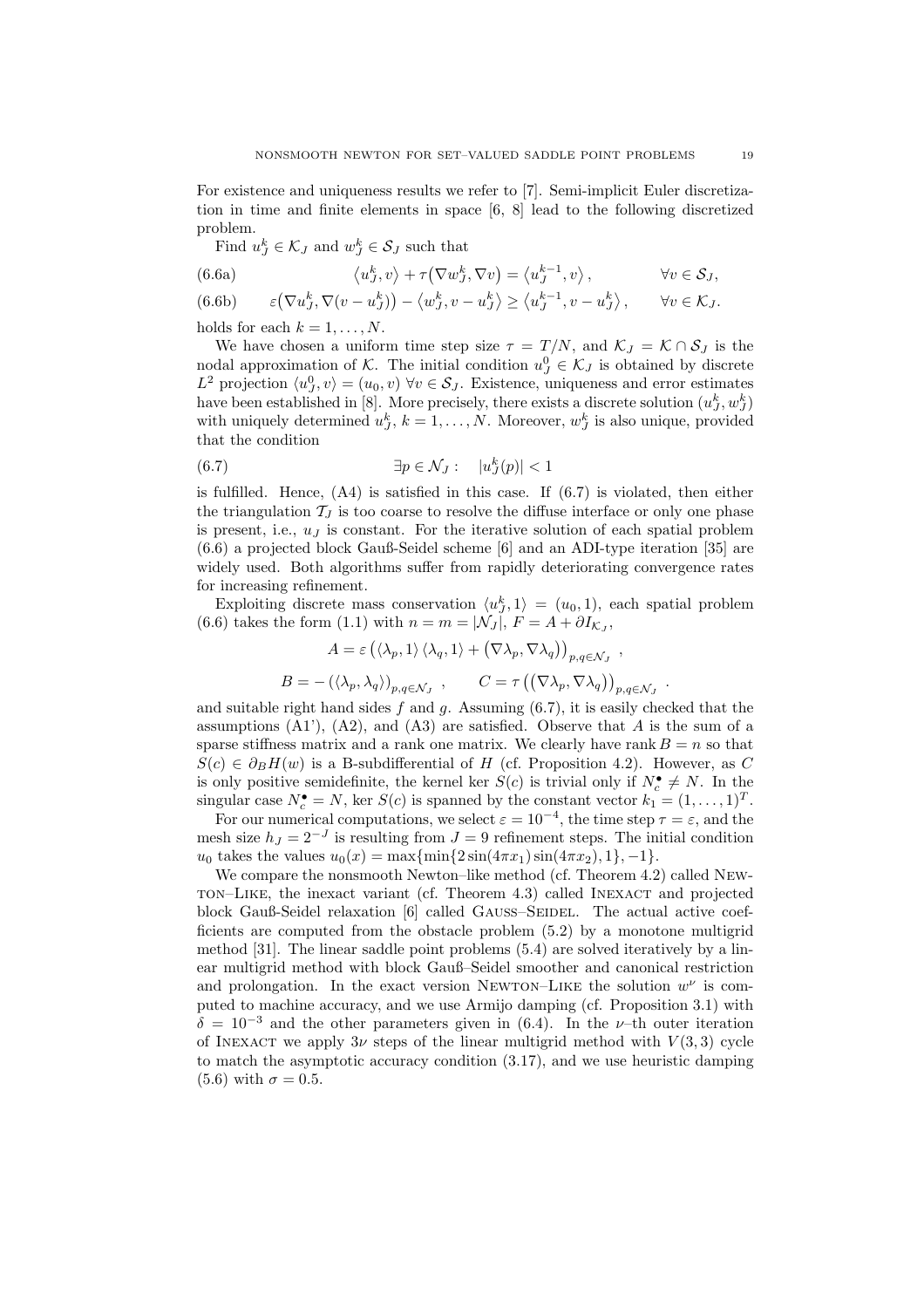

FIGURE 6.3. Iteration histories for good initial iterates (left) and bad initial iterates (right). The filled dots indicate  $\rho^{\nu} = 1$ .

Figure 6.3 illustrates the algebraic error  $||w^* - w^{\nu}||_M$  over the computational work for the first two spatial problems. We choose the discrete  $H^1$ –norm induced by  $M = D + C$  with  $D = \tau \left( \langle \lambda_p, \lambda_q \rangle \right)_{p,q \in \mathcal{N}_J}$ . Hence,  $||u^* - u^{\nu}||_A \leq c||w^* - w^{\nu}||_M$ with a constant c independent of  $J$  (cf. (5.5) and Poincaré's inequality). The "exact" solution  $w^*$  is precomputed to roundoff errors. For a fair comparison, the computational work is now measured in work units (not in iteration steps). One work unit is the cpu time required by one linear multigrid  $V(3,3)$  cycle as applied to the linear saddle point problem (5.4). The left and the right picture in Figure 6.3 show the iteration histories for the spatial problems arising from the first and the second time step, respectively. Each marker refers to one iteration step of NEWTON– like and Inexact, respectively. As no initial data are available for the chemical potential w, we start with the bad initial iterate  $w^0 = 0$  in the first problem while the final approximation from the previous time step provides a reasonable initial for the second one. This makes quite a difference. For the bad initial iterate, it takes about 400 work units (about 6 iteration steps) until Newton–like and Inexact finally display superlinear convergence. GAUSS–SEIDEL is even more efficient in the beginning of the iteration, but not comparable later. For reasonable initial iterates, superlinear convergence starts immediately (observe the different scaling of the xaxis). In both cases, INEXACT turns out to be more efficient than NEWTON–LIKE.

Table 1 gives more detailed insight into the performance of the different building blocks of Inexact as applied to the first problem. The number of tests involved

| INEXACT                       |       |         | 3      | 4      | $\mathbf{G}$ | 6    |                    |        | 9    | 10   |      |
|-------------------------------|-------|---------|--------|--------|--------------|------|--------------------|--------|------|------|------|
| $#$ tests                     |       | 2<br>J. | 5      | 3      | 3            |      | $\mathbf{Q}$<br>J. |        |      |      | 0    |
| % Armijo                      | 88.7  | 85.9    | 88.1   | 76.1   | 74.2         | 49.2 | 69.3               | 44.4   | 0.1  | 0.1  | 0.1  |
| $\%$<br>obstacle              | 7.2   | 0.0     | $-0.0$ | $-0.0$ | 0.0          | 0.0  | 0.0                | $-0.0$ | 0.0  | 27.2 | 24.0 |
| $\sqrt{\frac{2}{\pi}}$ linear | 4.1   | 14.0    | 11.9   | 23.8   | 25.7         | 50.7 | 30.7               | 55.5   | 99.7 | 72.6 | 75.7 |
| work units                    | 106.1 | 50.1    | 78.5   | 49.0   | 56.4         | 24.5 | 40.5               | 21.8   |      | 13.4 | 10.9 |

Table 1. Distribution of cpu time over the subtasks in each Uzawa step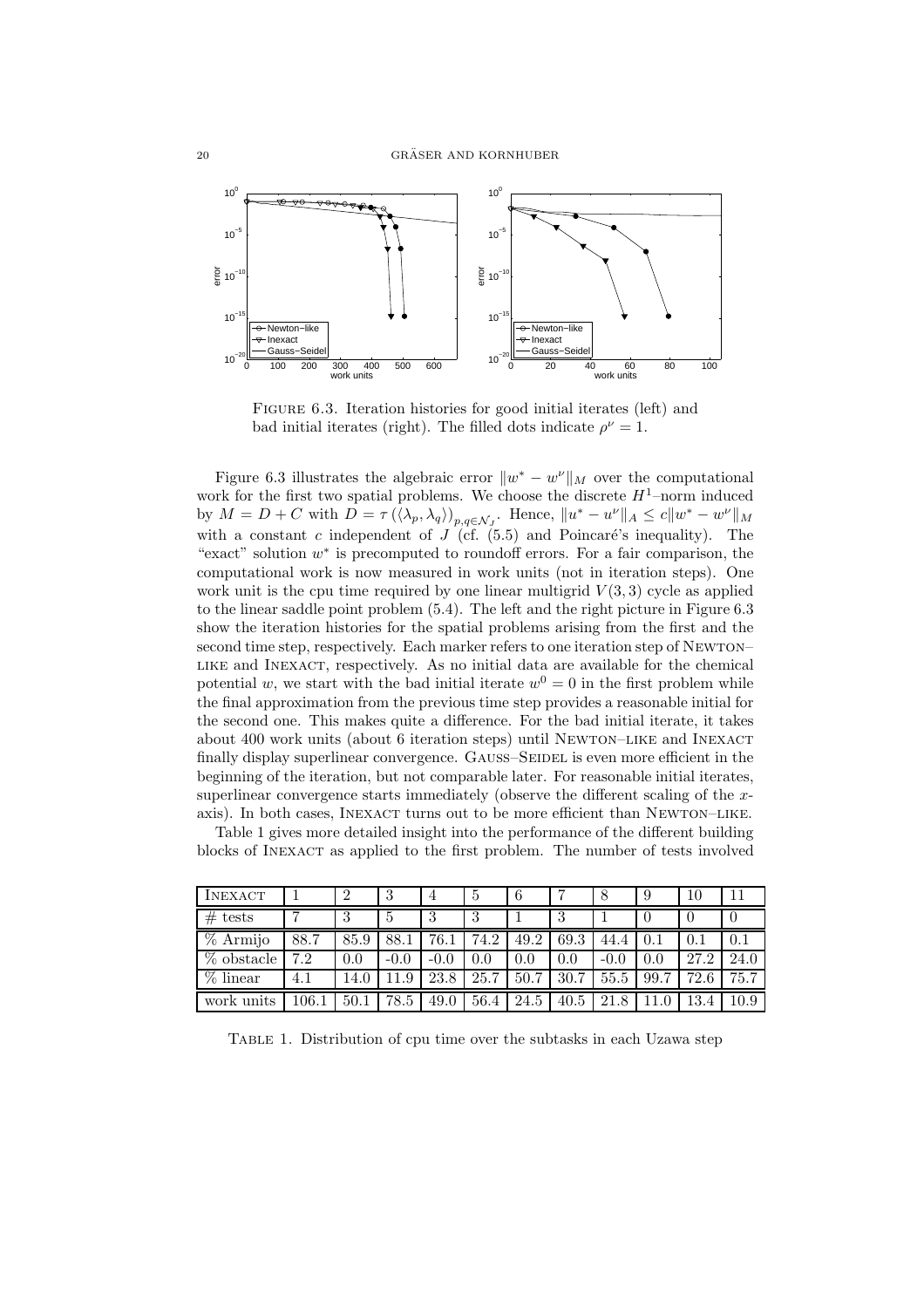

FIGURE 6.4. Mesh dependence for good initial iterates (left) and bad initial iterates (right)

in Armijo damping is given in the first line. Due to the bad initial iterate, a considerable number of tests is required in the beginning which later goes down to zero. The following three lines show the actual percentage of cpu time required by damping and the approximate solution of the obstacle problem and of the linear saddle point problem, respectively. These numbers do not sum to 100, because minor computations are neglected. Observe that the computational work is first dominated by Armijo damping and later by the increasing number of multigrid sweeps for the linear saddle point problem. Apart from the initial step, the detection of the active set takes not more than 5 monotone multigrid sweeps, each of which is cheaper than a multigrid sweep for the linear saddle point problem. As shown in the last line, the absolute amount of computational work strongly depends on the number of Armijo tests which in turn strongly depends on the (problem dependent!) choice of the parameters. Hence, the performance of INEXACT could be probably improved by more careful tuning the damping parameters. Observe that for bad initial iterates neither the exact nor the inexact method converges without damping. On the other hand, for both versions the damping parameter  $\rho^{\nu} = 1$  is accepted before the correct active set is detected (cf. Figure 6.3). More efficient affine– invariant damping strategies for nonsmooth Newton–type algorithms will be the subject of future research.

We now investigate the mesh dependence of NEWTON–LIKE and INEXACT. Figure 6.4 shows the number of iteration steps required for the solution to roundoff errors over the refinement levels. For the first spatial problem (left), we always start with  $w^{\nu} = 0$ , while for the second spatial problem, (right), we always start from the previous time level. In both cases, the overall convergence speed seems to be scarcely affected by decreasing mesh size. It is astonishing that INEXACT sometimes even needs less iteration steps. Note that the averaged error reduction per work unit of INEXACT is about  $\rho = 0.6$ . We observed  $\rho \approx 0.16$  for the linear multigrid solver as applied to the linear saddle point problems. Hence, for reasonable initial iterates, the solution of the discrete Cahn–Hilliard problem by straightforward inexact versions required about three to four times the cpu time for the solution of related linear saddle point problems by standard multigrid methods.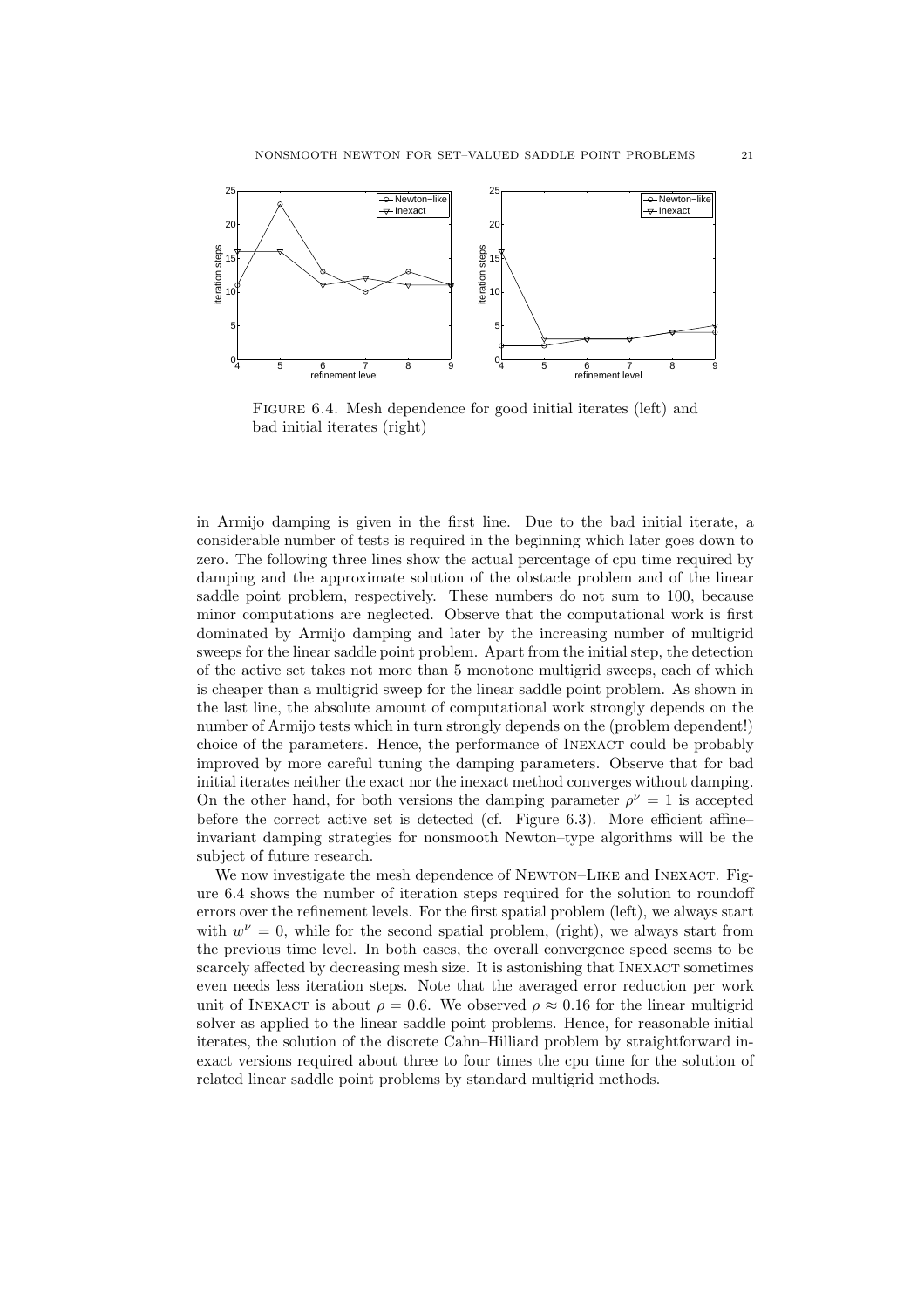#### 22 GRÄSER AND KORNHUBER

#### **REFERENCES**

- [1] N. Arada, E. Casas, and F. Tröltzsch. Error estimates for the numerical approximation of a semilinear elliptic control problem. Comput. Optim. Appl., 23(2):201–229, 2002.
- [2] L. Armijo. Minimization of functions having Lipschitz–continuous first partial derivatives. Pazific J. Math., 204:126–136, 1966.
- [3] L. Badea. Convergence rate of a Schwarz multilevel method for the constrained minimization of nonquadratic functionals. SIAM J. Numer. Anal., 44(2):449– 477, 2006.
- [4] L. Badea, X.-Ch. Tai, and J. Wang. Convergence rate analysis of a multiplicative Schwarz method for variational inequalities. SIAM J. Numer. Anal., 41(3):1052–1073, 2003.
- [5] J.W. Barrett and J.F. Blowey. An error bound for the finite element approximation of the cahn-hilliard equation with logarithmic free energy. Numerische Mathematik, 72:1–20, 1995.
- [6] J.W. Barrett, R. Nürnberg, and V. Styles. Finite element approximation of a phase field model for void electromigration. SIAM J. Numer. Anal., 42(2):738– 772, 2004.
- [7] J.F. Blowey and C.M. Elliott. The Cahn-Hilliard gradient theory for phase separation with non-smooth free energy Part I: Mathematical analysis. European J. Appl. Math., 2:233–280, 1991.
- [8] J.F. Blowey and C.M. Elliott. The Cahn-Hilliard gradient theory for phase separation with non-smooth free energy Part II: Numerical analysis. European J. Appl. Math., 3:147–179, 1992.
- [9] D. Braess and R. Sarazin. An efficient smoother for the Stokes problem. Appl. Numer. Math., 23(1):3–19, 1997.
- [10] M. Brokate and J. Sprekels. Hysteresis and Phase Transition. Number 121 in Applied mathematical sciences. Springer, Berlin Heidelberg New York, 1996.
- [11] J.W. Cahn and J.E. Hilliard. Free energy of a nonuniform system I. Interfacial energy. J. Chem. Phys., 28:258–267, 1958.
- [12] X. Chen. On preconditioned Uzawa methods and SOR methods for saddlepoint problems. J. Comput. Appl. Math., 100(2):207–224, 1998.
- [13] F.H. Clarke. *Optimization and Nonsmooth Analysis*. John Wiley and Sons, New York, 1983.
- [14] R.W. Cottle, J.S. Pang, and R.E. Stone. The Linear Complentary Problem. Academic Press, Boston, 1992.
- [15] T. A. Davis. Algorithm 832: Umfpack v4.3 an unsymmetric-pattern multifrontal method. ACM Trans. Math. Softw., 30(2):196–199, 2004.
- [16] P. Deuflhard. Newton Methods for Nonlinear Problems. Springer, Berlin, Heidelberg, 2004.
- [17] I. Ekeland and R. Temam. Convex Analysis. North-Holland, Amsterdam, 1976.
- [18] C.M. Elliott. The Cahn-Hilliard model for the kinetics of phase separation. In J.F. Rodrigues, editor, Mathematical models for phase change problems, pages 35 – 73, Basel, 1989. Birkhäuser.
- [19] H. Garcke and B. Stinner. Second order phase field asymptotics for multicomponent systems. Interf. Free Bound., 8:131–157, 2006.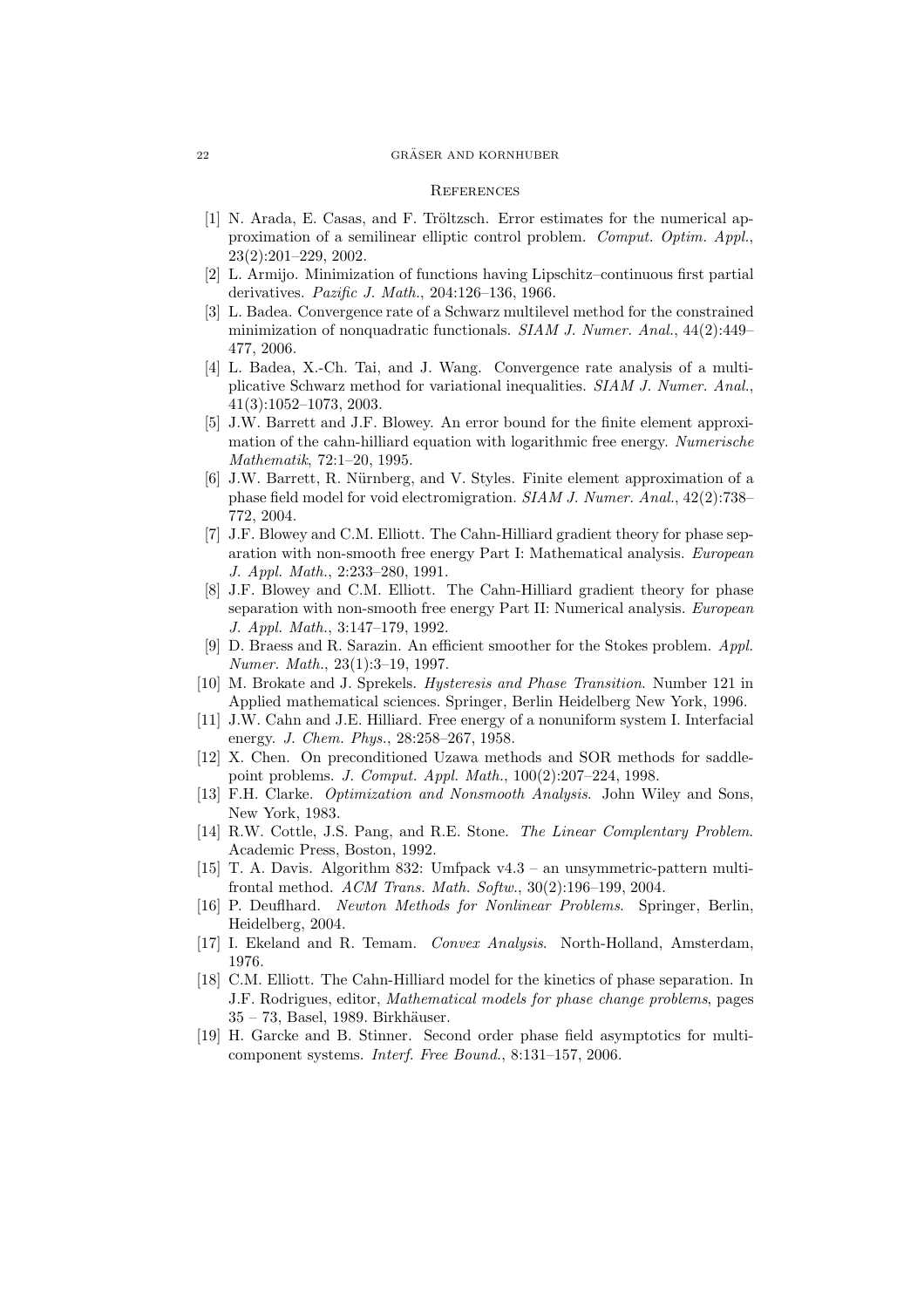- [20] D. Gilbarg and N.S. Trudinger. Elliptic Partial Differential Equations of Second Order. Springer, Berlin, 2. edition, 1988.
- [21] R. Glowinski. Numerical Methods for Nonlinear Variational Problems. Springer Series in Computational Physics. Springer, Berlin Heidelberg New York, 3. edition, 1984.
- [22] R. Glowinski. Numerical Methods for Nonlinear Variational Problems. Springer, New York, 1984.
- [23] C. Gräser. Globalization of nonsmooth newton methods for optimal control problems. 2007. submitted.
- [24] C. Gräser and R. Kornhuber. On preconditioned uzawa-type iterations for a saddle point problem with inequality constraints. Preprint A-5-05, FU Berlin, 2005. to appear in Proc. XVI Int. Conf. on Domain Decomposition.
- [25] C. Gräser and R. Kornhuber. Adaptive multigrid methods for the Cahn-Hilliard equation with logarithmic potential. 2008. in preparation.
- [26] C. Gräser, R. Kornhuber, and X.-Ch. Tai. Multigrid methods for obstacle problems. 2008. in preparation.
- [27] M. Hintermüller, K. Ito, and K. Kunisch. The primal-dual active set strategy as a semismooth Newton method. SIAM J. Optim., 13(3):865–888, 2003.
- [28] Q. Hu and J. Zou. Nonlinear inexact Uzawa algorithms for linear and nonlinear saddle-point problems. SIAM J. Optim., 16(3):798–825, 2006.
- [29] D. Kinderlehrer and G. Stampacchia. An Introduction to Variational Inequalities and Their Applications. Academic Press, New York, 1980.
- [30] R. Kornhuber. Monotone multigrid methods for elliptic variational inequalities I. Numer. Math., 69(2):167–184, 1994.
- [31] R. Kornhuber. Monotone multigrid methods for elliptic variational inequalities I. Numer. Math., 69:167 – 184, 1994.
- [32] R. Kornhuber. On constrained Newton linearization and multigrid for variational inequalities. Numer. Math., 91:699–721, 2002.
- [33] R. Kornhuber and R. Krause. Robust multigrid methods for vector-valued allen-cahn equations with logarithmic free energy. Comput. Vis. Sci., 9:103– 116, 2006.
- [34] J.L. Lions. *Optimal control of systems governed by partial differential equa*tions. Springer, Berlin Heidelberg New York, 1971.
- [35] P.L. Lions and B. Mercier. Splitting algorithms for the sum of two nonlinear operators. Siam J. Numer. Anal., 16:964–979, 1979.
- [36] J. Mandel. A multilevel iterative method for symmetric, positive definite linear complementarity problems. Appl. Math. Optimization, 11:77–95, 1984.
- [37] A. Nekvinda and L. Zajíček. A simple proof of the Rademacher theorem.  $\dot{C}asopis$  Pěst. Mat, 113(4):337–341, 1988.
- [38] J. Nocedal. Theory of algorithms for unconstrained optimization. Acta Numerica, 1:199–242, 1992.
- [39] J.M. Ortega and W.C. Rheinboldt. Iterative Solution of Nonlinear Equations in Several Variables. Academic Press, New York, 1970.
- [40] M.J.D. Powell. Direct search algorithms for optimization calculations. Acta Numerica, 7:287–336, 1998.
- [41] L. Qi. Convergence analysis of some algorithms for solving nonsmooth equations. Mathematics of Operations Research, 18(1):227–244, 1993.